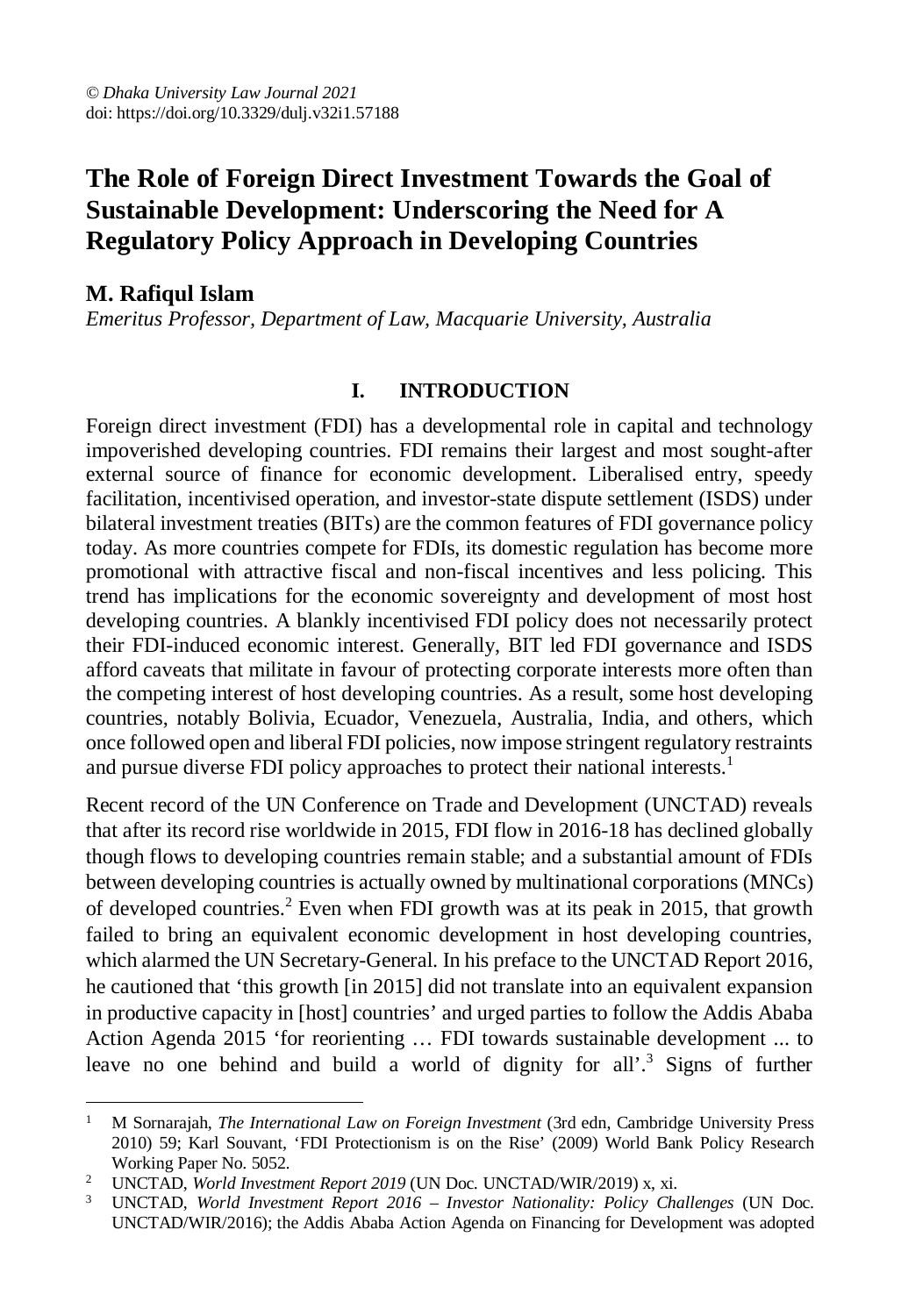marginalisation of FDI-induced sustainable development due to the intrusion of 'digital divide' are evident in UNCTAD *World Investment Report 2017*. 4

The premise of this article is the above concern of the UN Secretary-General on the lopsided outcomes of FDIs. It critically examines the prevailing international policy framework pertaining to FDI to highlight the underlying reasons of such outcomes. It argues that the peripheral policy approach to the developmental role of FDI has led to the perennial problem of asymmetrical protection for FDI at the expense of the competing interest of host developing countries. This failure in effect hamstrings the pursuit of FDI-induced development in these countries. Both foreign investors and host countries engage in FDI activities to maximise their competing interests. The former seeks to maximise FDI-induced profit-making, while the latter needs FDI for economic development. The liberalisation and regulation of FDI therefore must co-exist pragmatically to balance these competing interests. If host countries need to be FDI protection-friendly, FDI must reciprocate by being development-friendly. The ailing post-war pro-investor policy warrants a searching reappraisal with a view to develop an inclusive global policy framework for the 21st century. Such a policy must accommodate a liberalised FDI market for investors and the regulatory right of host countries to ensure their sustainable development goal to face the challenge of the 2030 agenda. A balanced policy based FDI governance supporting the goal of sustainable development has the potential to minimise uncertainty and maximise predictability of FDI contributions, a win-win for both stakeholders.

The existing orthodox policy of a highly liberalised FDI regime compels developing countries to make a precarious trade-off between attracting FDIs and maintain control to derive benefits. This article argues for a liberalised FDI environment with a development-focused regulatory approach in which host developing countries can define their national interest test for incoming FDI screening to achieve its purpose. It recommends that various internal non-commercial risk to FDI in many developing countries undermine commercial certainty. These risks need to be addressed by improving law and order free from political unrests, professional administration free from red-tapes and corruption, infrastructure for cost-efficient transportation and market access, technology-based facilitation at the custom, and effective local judicial remedies. These internal reforms may be more palatable than regulatory relaxation to present developing countries as attractive FDI destinations. The partisan liberal and neoliberal push for further FDI liberalisation and facilitation is now ongoing at the World Trade Organization (WTO). If such push persists unabated, regulatory restraint on FDIs inimical to the national interest and security will continue to remain a necessity in many host developing countries.

## **II. ECONOMIC RATIONALES OF INTERNATIONAL FDI POLICY**

l

by the Third International Conference on 13-16 July 2015 in Addis Ababa and endorsed by UNGA Res 69/313 (27 July 2015).

<sup>4</sup> UNCTAD, *World Investment Report 2017* (UN Doc. UNCTAD/WIR/2017) xiv.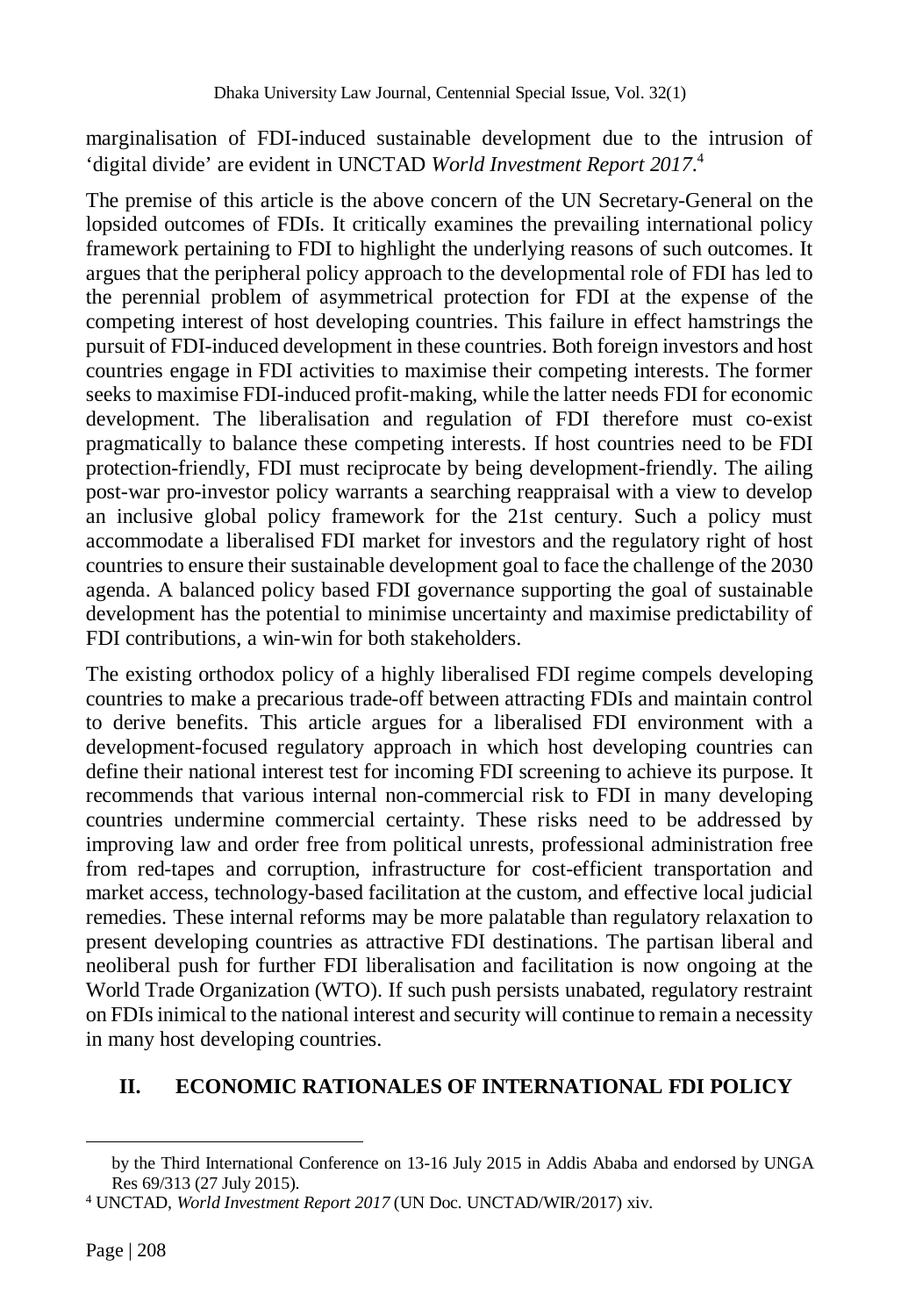The Role of Foreign Direct Investment Towards the Goal of Sustainable Development

#### **A. Liberalism in FDI policy: its birth and bloom**

The international FDI policy regime prior to the Second World War ensured the full imperial control over the natural and human resources of the colonised world.<sup>5</sup> The interwar period witnessed the policy of dogmatic nationalism, excessive economic rationalism, and aggressive protectionism that created insurmountable barriers to the cross-border movement of FDIs. The post-war FDI regime reversed the inwardlooking policy to an outward-looking liberal policy and became a vehicle for the recovery and reconstruction of the world economy devastated by the war. The US was the only economy with substantial surplus capital sought-after by capital-deficit economies. For the uninterrupted free flow of its capital across the world, the US required and pursued market liberalisation with no economic frontiers. Its post-war economic thoughts were heavily dominated by Adam Smith's *Wealth of Nations* and economists relentlessly campaigned for the virtues of free capital market. The liberalised FDI market was shown as the efficient manager of the world economic recovery by virtue of its self-regulatory capacity to determine the elasticity of competition in free market conditions. With its surplus capital and no restrictions on cross-border movement of capital, the US facilitated the creation of MNCs to manage the cross-border flow of capital. This is how there emerged a liberalised global FDI market dominated by MNCs as the institutionalised foreign investors.<sup>6</sup> Deregulation, freedom of contract, privatisation, and private property protection became the main economic rationales of this liberalised FDI policy, which had manifestly anchored in the immediate post-war period and remains at the epicentre of the global FDI policy regime today.<sup>7</sup>

The UN was established in 1945 as a global organisation with political and economic agendas. UN members have pledged 'international economic cooperation' under Chapter IX of the UN Charter. This economic cooperation of UN members was replaced by the 'competition' element of the post-war FDI-led economic recovery policy. The UN decolonisation process prior and after the 1960s conferred statehood on many colonies, which are mostly developing countries. These new countries lacked capital, technology, and skill necessary for post-independence development owing to their prolonged exploitation by the colonial powers. Consequently, they had to import foreign capital, technology, and know-how in the form of FDI as a catalyst for economic development. This is how FDIs have assumed an important developmental role in host developing countries. These countries increasingly pursue their nationbuilding venture of development, which has resulted in an exponential increase in their demand for FDIs. This increased demand for FDI has led each country to compete with

<sup>5</sup> Kate Miles, *The Origins of International Investment Law: Empire, Environment, and the Safeguarding of Capital* (Cambridge University Press 2013) part I.

<sup>6</sup> Rainer Hellmann, *The Challenge to US Dominance of the International Corporation* (Dunellen Publications 1970); Raymond Vernon, *Sovereignty at Bay: The Multinational Spread of US Enterprises* (Basic Books 1971).

<sup>7</sup> Kenneth Vandevelde, 'Sustainable Liberalism and the International Investment Regime' (1998) 19 Michigan International Law Journal 375-85; John Conybeare, *United States Foreign Economic Policy and the International Capital Markets* (Routledge 1919).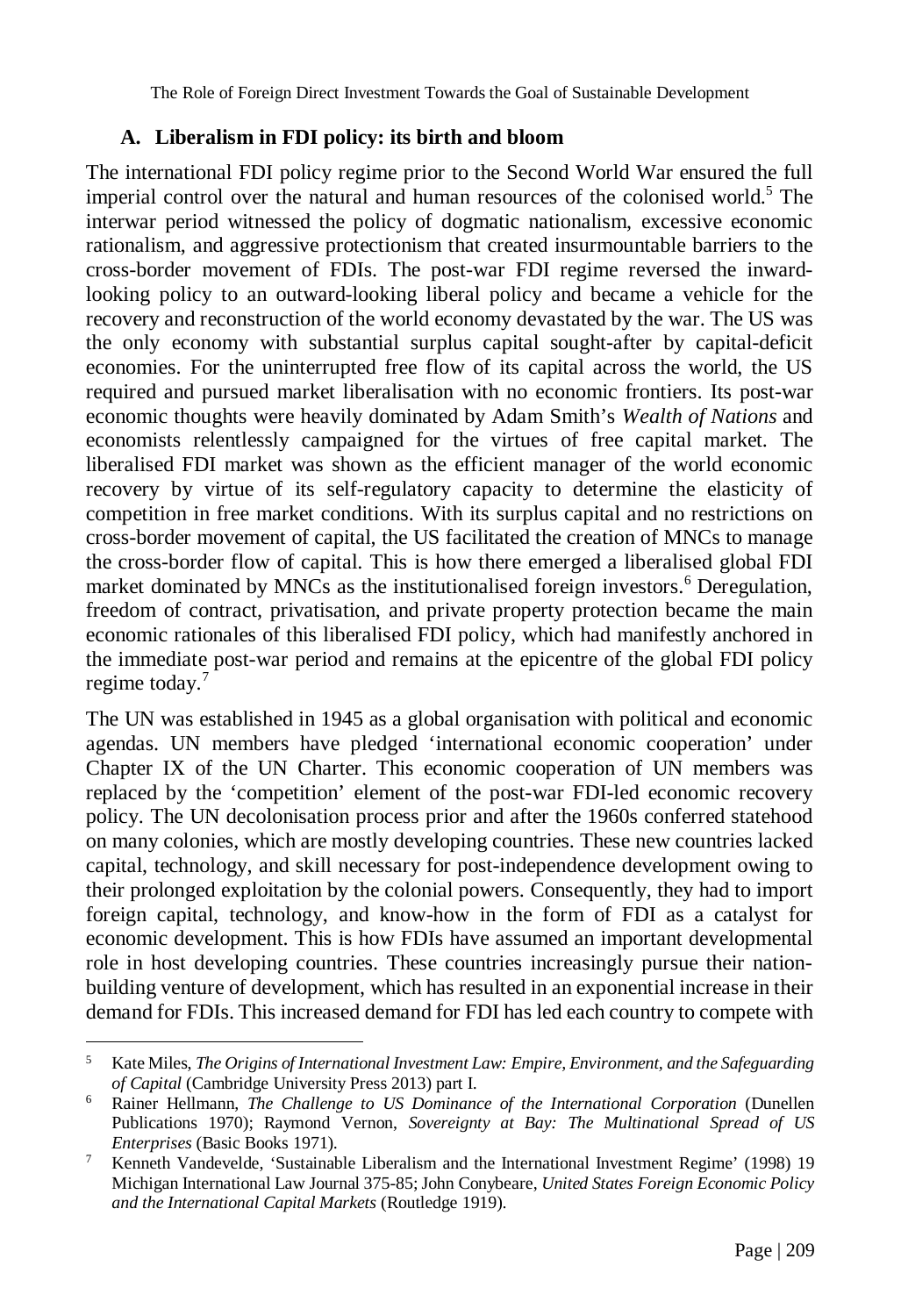the rest to attract more and more FDIs, culminating into a covert competition of more incentivised liberalised national FDI policy and less policing to augment inbound FDI inflow - a race to the bottom.

## **B. Neoliberalism in FDI policy: expanding the 'transnational capitalist class'**

The current global FDI policy of market liberalism represents the economic conditions of few post-war western industrialised countries. It is not based on an epistemological appreciation of the economic conditions of the rest of the world. The marginalised economic plight of the impoverished underdeveloped world was beyond the mindset of post-war economic policymakers. The narrowly focused Euro-centric economic recovery plan (both the Bretton Woods and Marshall Plans) took no account of the special economic plight of FDI importing host countries; indeed, many of them did not exist then. The existing policy framework within which FDIs operate continues to pursue increasing liberalisation, which appears to be a mature manifestation of the post-war liberalism imposed on developing countries. The current global FDI regime, being rooted in post-war liberal market policy, has introduced a web of rules and policies that overtly militate in favour of corporate interest, which has paved the emergence of a new 'transnational capitalist class' free from any jurisdictional restrictions and yielding decisive economic power to undermine the 'social contract between the state and citizens'.<sup>8</sup>

MNCs now have the power to influence national resource allocation and exploitation, which has been transferring many national economic activities from public to private sector regardless of their detrimental effects on the socio-political needs and economic priorities of a developing country. These powerful market players threaten many host developing countries with the fear of capital flight to avoid any regulatory intervention curtailing corporate freedoms. The traditional role of host developing countries as the provider of social welfare and public goods and the protector of human rights of their own citizens is now eclipsed under the shadow of their role as FDI market liberalisers. This neoliberal FDI environment is the new global policy paradigm of FDI. It is this policy that has steadily cascaded down in most host developing countries to limit their regulatory space and the jurisdiction of their domestic judiciary.<sup>9</sup>

In recent time, successive attempts have been made to widen and implement neoliberal FDI law and policy. The first institutionalised attempt to circumvent the host country's authority was the high-profile OECD Multilateral Agreement on Investment (MAI) 1998, which failed following widespread public protests in developed and developing

 $\overline{a}$ 8 Justin Schwartz, 'Neoliberalism and the Law: How Historical Materialism Can Illuminate Recent Governmental and Judicial Decision Making' (2013) 22 New Labour Forum 71, 77; David Harvey, *A Brief History of Neoliberalism* (OUP 2005) 152, 154.

<sup>9</sup> Louis Turner, *Invisible Empire: Multinational Companies and the Modern World* (Harcourt Brace Jovanovich 1971); Stephen Hymer and Robert Rowthorn, 'Multinational Corporations and International Oligopoly: The Non-American Challenge' in Charles Kindleberger (ed), *The International Corporation: A Symposium* (MIT Press 1970) ch 3; Jonathan Moran, 'The Dynamics of Class Politics and National Economies in Globalisation: Marginalisation of the Unacceptable' (1998) 22(3) Capital and Class 53-83.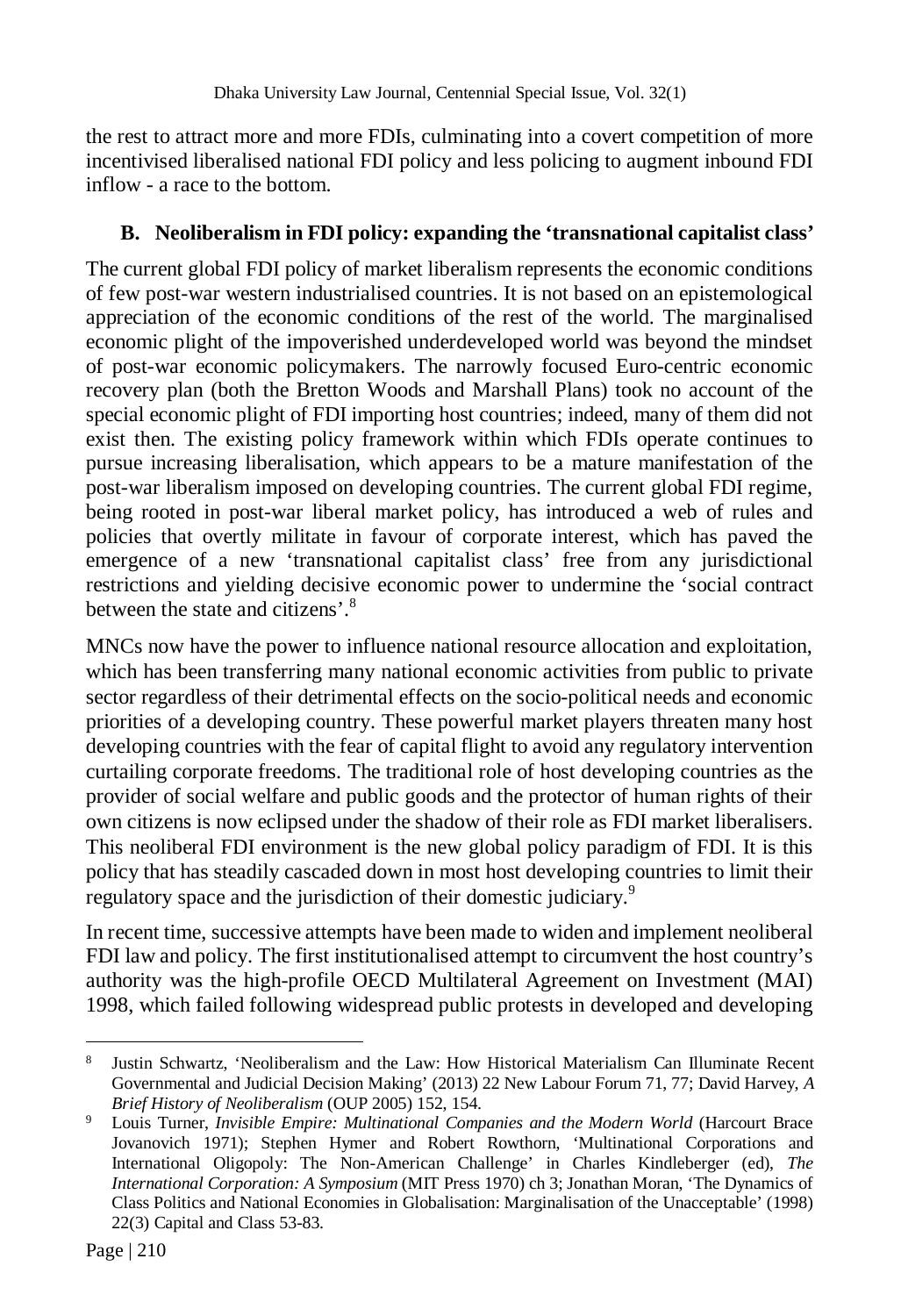countries alike.<sup>10</sup> The next attempt was the Trans-Pacific Partnership (TPP) 2015 on 'investment' and ISDS in chapter 9. Its overarching definition encompasses almost every significant component of the social infrastructure of 11 signatory states and extends far beyond the protection of private property to include 'speculative financial instruments, government permits, intangible contract rights, intellectual property right and market share' (section A).<sup>11</sup> Its ISDS provisions expose state parties to investorinitiated claims for the breach of minimum standard of treatment, prompting some states to reform their laws to weaken environmental protection.<sup>12</sup> Its 'Minimum Standard of Treatment' accords 'fair and equitable treatment and full protection and security' to investments  $(Art 9(6)(1))$ , which exposes a party to lawsuits for breaching minimum standard of treatment obligation caused by 'an action that may be inconsistent with an investor's *expectations*'.<sup>13</sup> The TPP investment regime regards capital as the most sacred that requires strict legal protection; but makes no reference whatsoever to any quantifiable or indicative contribution that an investment may make to the host economy.

Neoliberalism has also gained momentum in the form of a new WTO investment facilitation framework. The stalled debate over such a framework has been resuscitated at the WTO Ministerial Conference in 2017. Some developing countries, notably China, Brazil, Argentina, Mexico, and South Korea, have become sources of outward FDI and been pressing for a WTO investment facilitation framework to further simplify and liberalise the FDI approval procedures for speedy entry. The Economic Community for West African States and WTO Friends of Investment Facilitation for Development organised the Abuja High Level Trade and Investment Facilitation Forum for Development in 2017 to press African countries to support a WTO investment facilitation agreement.<sup>14</sup> This shifting posture of major developing countries with surplus capital on the negotiation of a WTO investment facilitation framework has reinvented the link between multilateral trade and investment regimes under the WTO. The idea of an 'investment facilitation agreement for development' at the WTO was first coined in 2015 under the E15 Initiative by International Centre for Trade and Sustainable Development (ICTSD) and the World Economic Forum (WEF)

 $\overline{a}$ <sup>10</sup> MAI text adopted on 24 April 1998; M Rafiqul Islam, *International Trade Law* (Law Book Co 1999) 257-65.

<sup>11</sup> Australian Department of Foreign Affairs and Trade (DFAT), *TPP Text and Associate Documents*  (Canberra, 6 October 2015) Annex 9-D; Patricia Ranald, 'The Trans-Pacific Partnership Agreement: Reaching Behind the Border, Challenging Democracy' (2015) 26 Economic and Labour Relations Review 241.

<sup>12</sup> Centre for International Environmental Law (CIEL), *The Trans-Pacific Partnership and the Environment: An Assessment of Commitments and Trade Agreement Enforcement* (November 2015) 10; Public Citizen's Global Trade Watch, *Case Studies: Investor*–*State Attacks on Public Interest*  Policies (Washington DC) <https://www.citizen.org/sites/default/files/egregious-investor-stateattacks-case-studies\_4.pdf> accessed 10 June 2020.

<sup>13</sup> CIEL (n 12) 106.

<sup>14</sup> WTO, *Deepening Africa's integration in the global economy through trade and investment facilitation for development- Abuja statement in the Ministerial Conference* (7 November 2017) WTO Doc. WT/MIN (17)/4 WT/GC/186.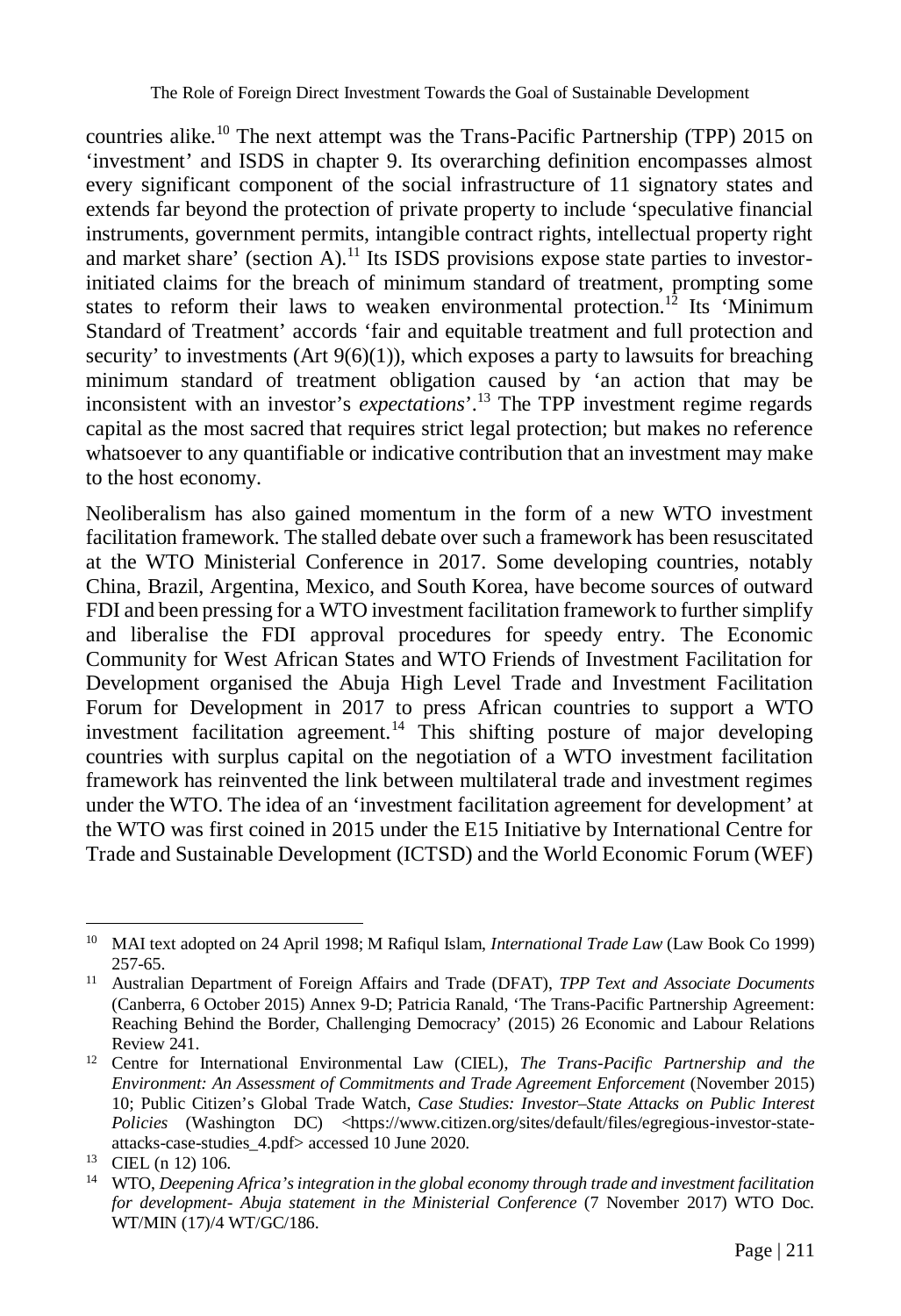to support the achievement of sustainable development objectives.<sup>15</sup> Parallelly, a group of high, upper-middle, and middle income developing members calling themselves as 'friends of investment facilitation for development' (FIFD) headed by China and MIKTA Group launched informal discussions in April 2017 on investment facilitation for development in the WTO.<sup>16</sup> A coalition of 70 WTO members co-sponsored a joint ministerial expression of interest at the WTO Ministerial Conference in Buenos Aires in December 2017 to engage in 'structured discussions' with the objective of adopting a multilateral framework on investment facilitation at the 12th WTO Ministerial Conference in Kazakhstan in June 2020 but suspended due to the Covid-19 outbreaks and is rescheduled to be held in Geneva on 30 November – 3 December 2021.<sup>17</sup>

The relationship between trade and investment was one of the four Singapore issues raised by developed members in the first WTO Ministerial Conference in 1996 gained no support from developing members. The Singapore Ministerial Declaration 1996 expressly provided that future negotiations on any Singapore Issues would take place only after an *explicit consensus* decision is taken among WTO members.<sup>18</sup> This requirement of *explicit consensus* was successively reaffirmed and reiterated in the Doha Ministerial Declaration 2001,<sup>19</sup> Cancun Ministerial Conference 2003,<sup>20</sup> July 2004 Package,<sup>21</sup> and Nairobi Ministerial Declaration 2015.<sup>22</sup> The proposal for a WTO investment facilitation framework suffers from a mandate crisis for want of an *explicit consensus*. Many WTO members openly oppose it arguing that the inclusion of this new issue will obscure and detract the WTO from advancing long overdue negotiations on the priority issues emanating from the Doha Development Agenda.<sup>23</sup>

<sup>&</sup>lt;sup>15</sup> ICTSD, 'Crafting a Framework on Investment Facilitation' Policy Brief (June 2018) 2; Ana Novik and Alexandre Crombrugghe, 'Towards an International Framework for Investment Facilitation' (*OECD Investment Insights,* April 2018) 1.

<sup>&</sup>lt;sup>16</sup> FIFD consists of 11 WTO members: Argentina, Brazil, Chile, China, Colombia, Hong Kong, Kazakhstan, Korea, Mexico, Nigeria, and Pakistan; MIKTA is an informal partnership between Mexico, Indonesia, South Korea, Turkey, and Australia.

<sup>17</sup> *Joint Ministerial Statement on Investment Facilitation for Development, Eleventh WTO Ministerial Conference, Buenos Aires* (13 December 2017) WTO Doc. WT/MIN (17)/59; 12th WTO Ministerial Conference <https://www.wto.org/english/thewto\_e/minist\_e/mc12\_e/mc12\_e.htm> accessed 26 November 2021.

<sup>18</sup> WTO, 'Singapore Ministerial Declaration' (*WTO Website,* 13 December 1996) para 20 <https://www.wto.org/english/thewto\_e/minist\_e/min96\_e/wtodec\_e.htm> accessed 23 May 2020.

<sup>19</sup> WTO, 'Doha Ministerial Declaration' (*WTO Website,* 14 November 2001) para 20 <https://www.wto.org/english/thewto\_e/minist\_e/min01\_e/mindecl\_e.htm#tradeinvestment> accessed 23 May 2020.

<sup>20</sup> Robert Baldwin, 'Failure of the WTO Ministerial Conference at Cancun: Reasons and Remedies', (2006) 29(6) World Economy 677-696; Khor, Martin Khor, 'An Analysis of the WTO's Fifth Ministerial Conference' <https://www.g24.org/wp-content/uploads/2016/01/Session-2\_5.pdf> accessed 29 May 2020.

<sup>21</sup> Package 2004, Art 1(g), <https://www.wto.org/english/tratop\_e/dda\_e/dda\_package\_july04\_e.htm> accessed 21 May 2020.

<sup>22</sup> WTO, 'Nairobi Ministerial Declaration' (*WTO Website,* 19 December 2015) preamble para 3 <https://www.wto.org/english/thewto\_e/minist\_e/mc10\_e/mindecision\_e.htm> accessed 24 May 2020.

<sup>&</sup>lt;sup>23</sup> WTO, 'Ministerial Conference Statement by Members and Observers at the Plenary Session of the Eleventh Session of the Ministerial Conference' (*WTO* Website, 9-13 December 2017)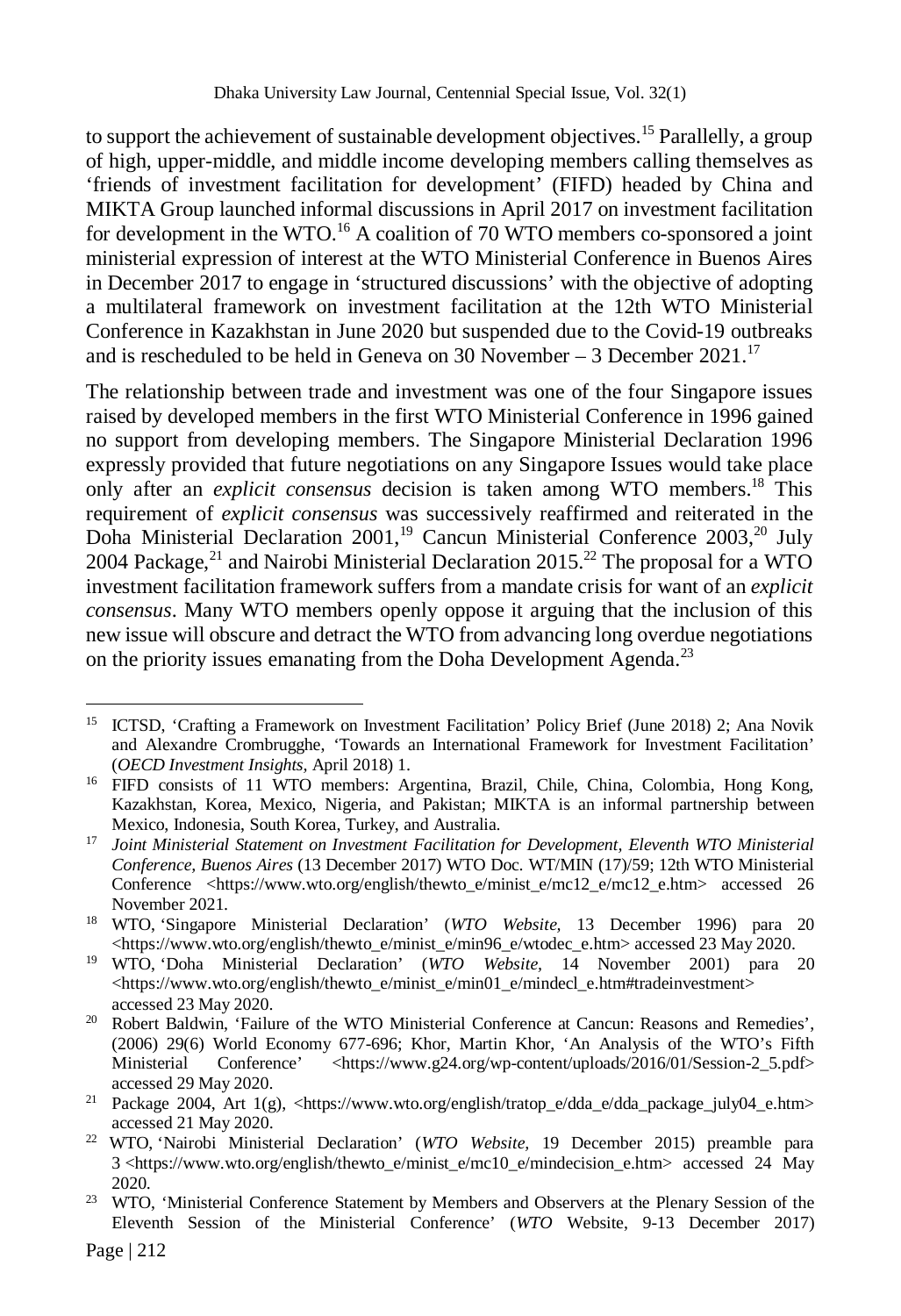The push for neoliberalism in investment has come at a time when multilateral economic cooperation has reached its rock bottom level at the WTO, which is increasingly sidelined by national and regional protectionism. Its very existence faces increasing uncertainties in the face of continuous outbreaks of trade wars, tit-for-tat arbitrary imposition of tariffs, sanctions, and quotas between the US and China in which the WTO has become a helpless spectator. Powerful members consistently defy the WTO rules with impunity. The new 'America first' among many protectionist policies contradict and undermine economic multilateralism. In December 2019, the Trump Administration blocked the appointments of new judges to the WTO Appellate Body to replace those who retired, which effectively has paralysed the ability to settle disputes.<sup>24</sup> The trying times for the WTO has further been compounded by the premature resignation of its Director General on 31 August 2020, one year before the expiry of his tenure. $^{25}$ 

Investment liberalisation through speedy entry facilitation is not enough for host developing countries, which need FDI for their economic development. So, entry screening for selection and subsequent national regulation of the operation of FDIs in their national interest must be included in any negotiation for an investment facilitation framework at the WTO. Otherwise, such a framework with expansive right of entry would tilt the balance further in favour of investors. It is yet another neoliberal pressure to liberalise the international FDI regime more for the benefit of newly emerged capital exporting developing countries which opposed such an agreement in 2003 when they did not have sufficient outward investment. Now they are looking for bringing investment under the 'single undertaking' of the WTO for the mandatory enforcement of easy or unrestricted FDI frontiers to maximise the benefits of their surplus capital. The operation of neoliberalism is solely devoted to the unrestricted cross-border movement of capital and its flourishment to the exclusion of competing interests of capital importing countries to preserve their public policy space, welfare, and environmental considerations. FDI operation within this neoliberal systemic value is likely to result in outcomes maligning for economic benefits and sovereignty, a forewarning for host developing countries desirous of relying on FDI for their

<sup>&</sup>lt;https://www.wto.org/english/thewto\_e/minist\_e/mc11\_e/mc11\_plenary\_e.htm> accessed 24 May 2020; 'Minutes of the meeting held in the Centre William Rappard on 10 and 18 May 2017' <https://docs.wto.org/dol2fe/Pages/FE\_Search/DDFDocuments/237843/q/WT/GC/M167.pdf> accessed 24 May 2020.

<sup>&</sup>lt;sup>24</sup> Aditya Rathore and Ashutosh Bajpai, 'The WTO Appellate Body Crisis: How We Got Here and What Lies Ahead' (*Jurist* 14 April 2020) <https://www.jurist.org/commentary/2020/04/rathore-bajpai-wtoappellate-body-crisis/> accessed 29 May 2020; Keith Johnson, 'How Trump May Finally Kill the WTO' (*Foreign Policy*, 9 December 2019) <https://foreignpolicy.com/2019/12/09/trump-may-killwto-finally-appellate-body-world-trade-organization/> accessed 29 May 2020; 'US blocks appointment of WTO judges' (*New Europe*, 10 December 2019) <https://www.neweurope.eu/article/ us-blocks-appointment-of-wto-judges/> accessed 29 May 2020.

<sup>25</sup> Elena Pavlovska, 'WTO chief Azevedo resigns amid appeal dispute with US' (*New Europe*, 15 May 2020) <https://www.neweurope.eu/article/wto-chief-azevedo-resigns-amid-appeals-dispute-withus/> accessed 29 May 2020; 'WTO director-general announces surprise resignation amid trying times for trade' (*Global Trade Review*, 14 May 2020) <https://www.gtreview.com/news/global/wtodirector-general-announces-surprise-resignation-amid-trying-times-for-trade/> accessed 29 May 2020.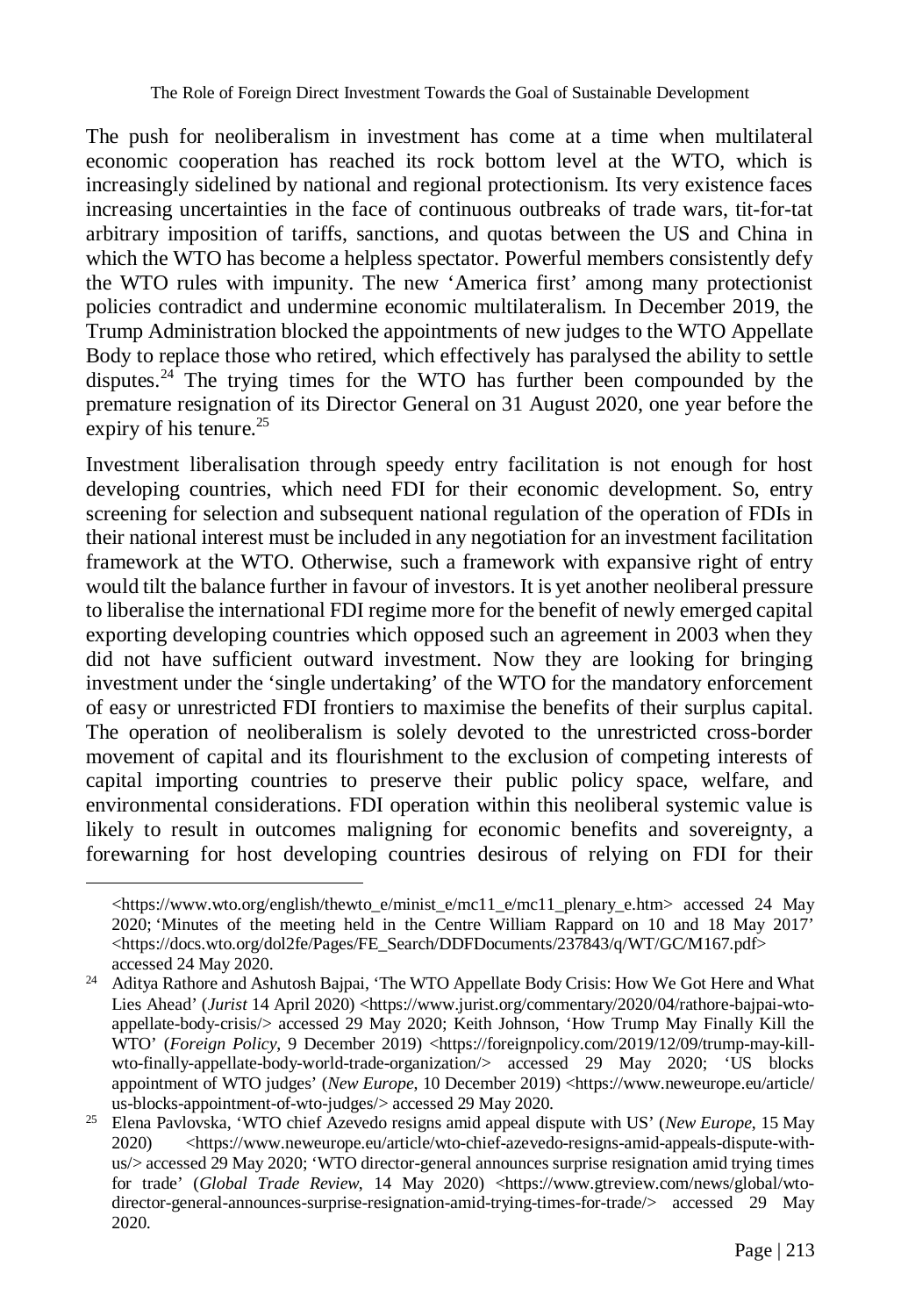sustainable development.

## **III. INTERNATIONAL FDI REGULATORY POLICY**

#### **A. Fractured public international law regulation: a victim of North-South conflicts**

Strictly speaking, there is no international law, principle, or convention that specifically govern FDI operation. The International Court of Justice (ICJ) held that there is 'no generally accepted rules in the [investment] matter have crystallised on the international plane'.<sup>26</sup> The ownership of and control over vast amounts of world's economic resources has made MNCs the champions in setting the global economic agenda. But MNCs have no international legal personality and their status is the same as that of citizens, determined by the law and under the jurisdiction of their respective country of incorporation.<sup>27</sup> MNCs are privately funded profit-making commercial entities which generally conduct their business beyond any inter-state cooperation and agreements and hence they are not 'subject' and 'person' in international law.

FDI presupposes that MNC investors engage in and operate their business in foreign countries. As a result, the link between their FDIs operation and the country of incorporation is too remote and has no effect on its MNCs in foreign countries. Moreover, MNCs' FDI profits are a major source of revenue earnings for the incorporating countries, which are usually sympathetic and pliable to corporate will. It is this vested interest of the incorporating countries that militates against the adoption of an internationally agreed-upon regulatory policy for MNCs. MNCs conduct their business globally through an integrated network of offshore subsidiaries and affiliates, which keep them beyond regulatory reach.<sup>28</sup> Since MNCs lack locus standi before international law, they can conduct their businesses on the international stage without the regulatory grip of international law. Their FDI operations in free market conditions, global mobility, and freedom of FDI flight make them unamenable to the control of host developing countries. Hence, the combined effect of lacklustre regulation of incorporating countries, no status in international law, and inability of host developing countries to regulate has enabled MNCs to conduct FDIs free from any regulatory intervention $29$ 

The lack of a consensual global policy for the regulation of MNCs is also attributable to the North-South conflict of economic interests between the FDI-exporting and FDI-

<sup>26</sup> *Barcelona Traction case (Belgium v Spain)* [1970] ICJ Rep 47; *ELSI case (US v Italy)* [1989] ICJ Rep 15; *Diallo case (Guinea v Democratic Republic of the Congo)* [2010] ICJ Rep 639.

<sup>27</sup> *Barcelona Traction* Case (n 26) 42.

<sup>&</sup>lt;sup>28</sup> Michele Rioux, 'Multinational Corporations in Transnational Networks: The Theoretical and Regulatory Challenges in Historical Perspective' (2014) 4(3) Open Journal of Political Science 109- 117; Beibei Dong et al, 'Factors that Influence MNCs' Control of their Operations in the Foreign Markets: An Empirical Investigation' (2008) 16(1) Journal of International Marketing 98-116.

<sup>&</sup>lt;sup>29</sup> ILC, 'Report of the International Law Commission on Draft Articles on Responsibility of States for Internationally Wrongful Acts 2001' (2001) UN Doc. A/56/10, Arts 57-58; Donald Lecraw, 'Bargaining Power, Ownership, and Profitability of Transnational Corporations in Developing Countries' (1984) 15 Journal of International Business Studies 27-43.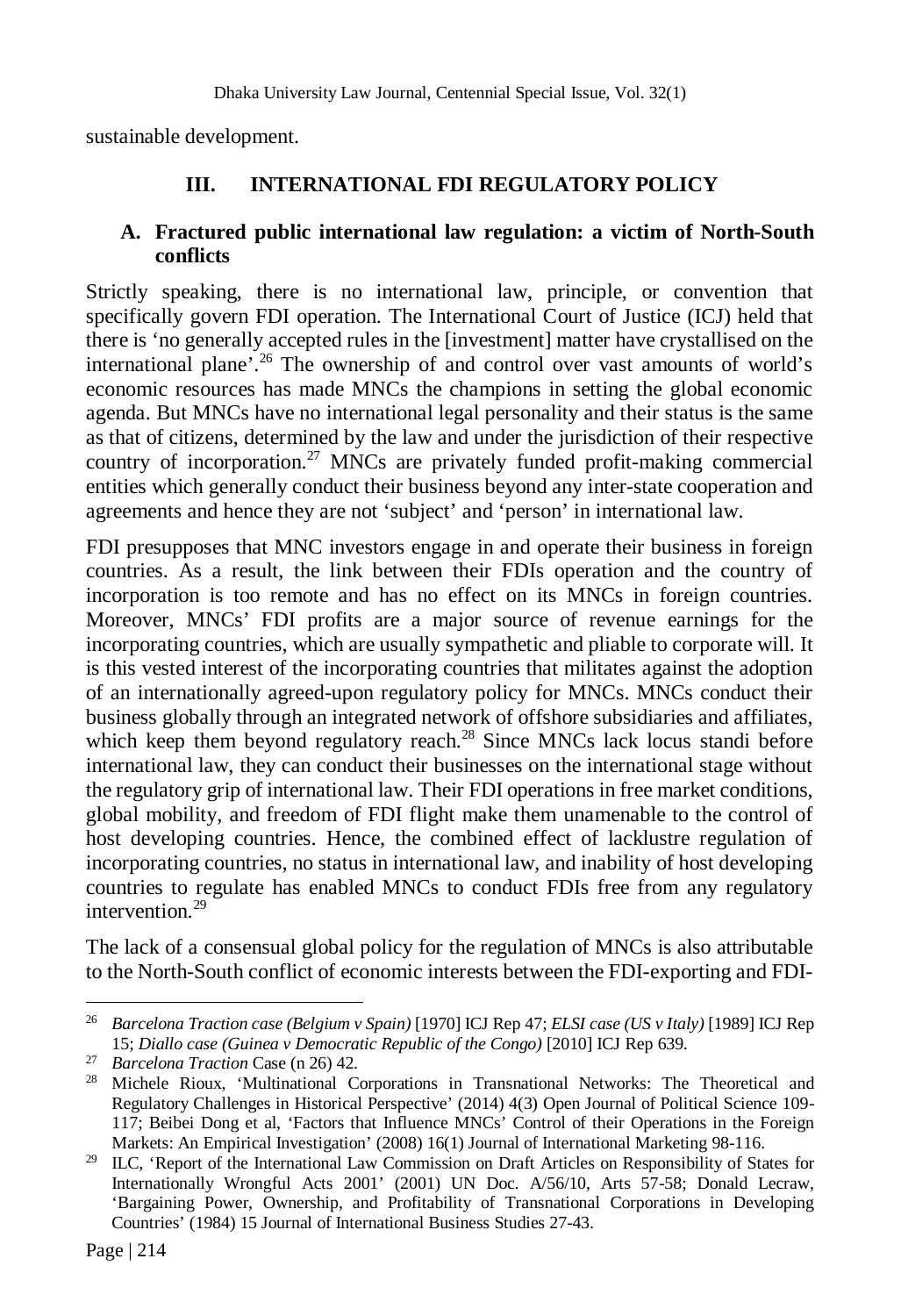importing countries. While the former strongly support free FDI market for MNCs, the latter encounters continuous erosion of their sovereign right to manage their economic affairs to serve national interest. It is this intense polarisation that has stultified all attempts at reaching a consensus-based international regulatory policy for MNCs. However, these attempts have resulted in some codes of conduct and guidelines for the regulation of FDI operations. The UN Centre on Transnational Corporations and UNCTAD, both dominated by FDI-importing countries, have formulated a code of conduct for FDI business practices of MNCs to protect the interest of host countries. The OECD and World Bank, both dominated by FDI-exporting countries, have developed a code of conduct and Guidelines respectively to protect FDIs and MNCs in host countries. These codes and guidelines are voluntary, diametrically opposite to each other, and self-contradictory entailing no binding policy option. This fragmented global policy allows MNCs to exploit an unregulated FDI market to maximise corporate interest.

## **B. Private international law regulation: sowing the seeds of contradictions**

During the colonial era, the national resources of colonies were exploited through FDIs mostly by the colonial powers. In the immediate post-decolonisation period, the UN adopted a declaration on the 'permanent sovereignty over natural resources'<sup>30</sup> in 1962 proclaiming the state ownership of and control over the natural resources. Newly emerged decolonised developing countries felt the urgency of exploiting their leftover natural resources for development. In response to this necessity and encouraged by the UN declaration, these countries embarked on widespread nationalisation of FDIs in the 1960s and 1970s. This wave of nationalisation became a cause of concern for foreign investors who were unwilling to invest in the absence of FDI protection. As a result, these countries felt the adverse effect of steady decline in FDIs on their economies, which compelled them to provide adequate FDI protection through bilateral and multilateral contracts concluded under private international law. One of such protection measures is bilateral investment treaties (BITs) with pre-determined ISDS mechanisms, predominantly binding international arbitrations between investors and state.

BITs are bilateral contracts between countries to provide mandatory protection to each other's FDIs in their territories. These contracts are negotiated between the parties reflecting their commercial consideration, FDI needs, economic status, political conditions, currency strength and convertibility, cheap labour availability, corporate tax incentives, and relative bargaining strength. Textually, BIT provisions are meant to promote and protect two-way FDIs but in reality FDIs usually flow in only one direction from capital-exporting developed and major developing countries to capitalimporting developing countries. Dictated by their urgent need for FDIs and inferior bargaining power, capital-importing countries often consent to overly imposing BITs skewed to protect FDIs with no explicit guarantee of economic benefits.

 $\overline{a}$ <sup>30</sup> UN GA Res 1803 (XVII) (14 December 1962); Karol Gess, 'Permanent Sovereignty over Natural Resources: An Analytical Review of the United Nations Declaration and Its Genesis' (1964) 13(2) International and Comparative Law Quarterly 398-449.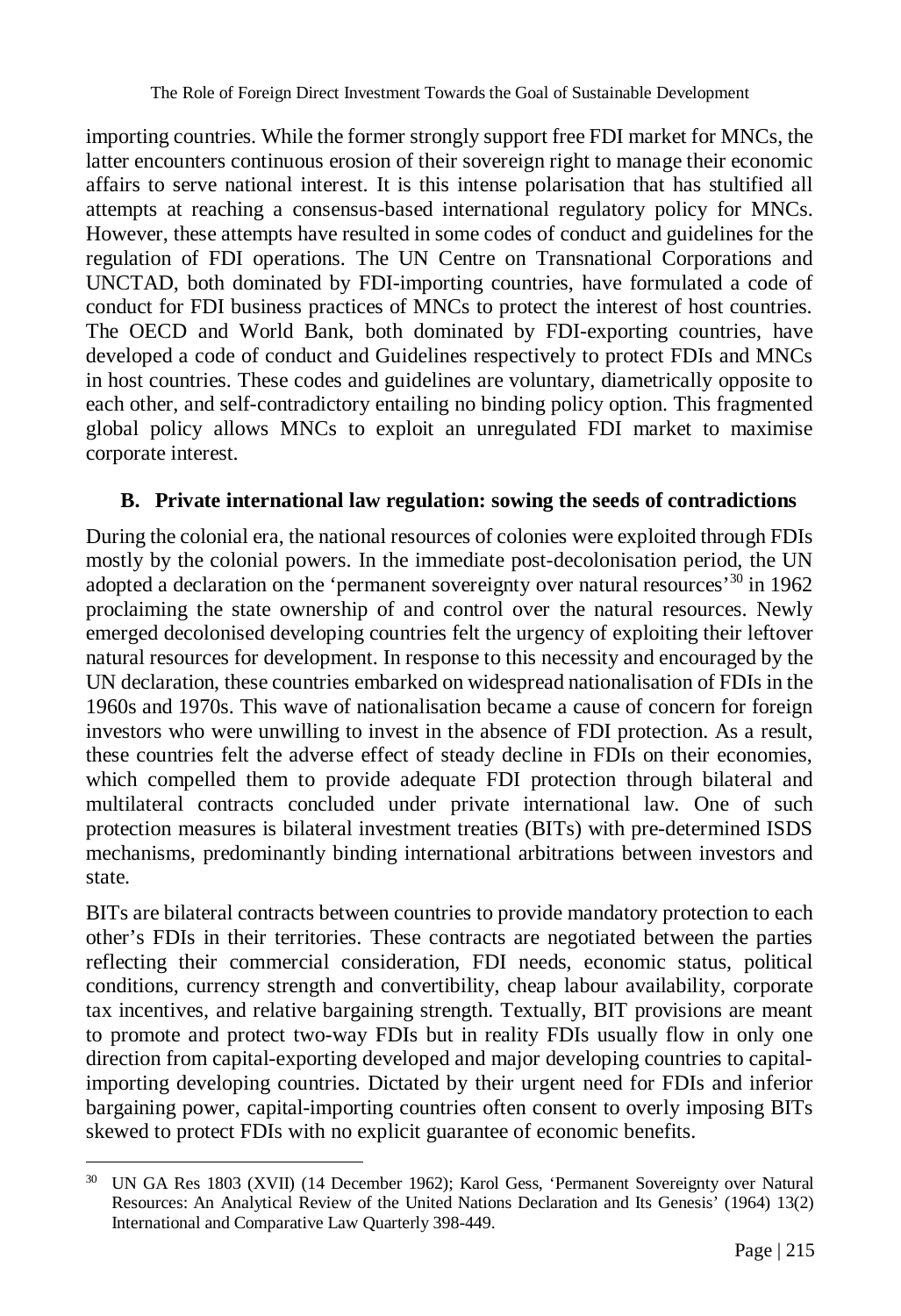International arbitration, a quasi-judicial mechanism, is the main form of ISDS for resolving FDI disputes arising under BITs. FDI operation in host countries has both advantages and disadvantages, supporters and doubters. The socio-economic impacts and political considerations of FDI can generate public interests and concerns. The settlement of these domestic issues and concerns in privately organised ISDS arbitration without the involvement of national judiciary can create jurisdictional conflict. Conflicting interpretations and arbitral awards on the same point of law and fact are a distinct possibility when they are decided by different ISDS arbitrations and arbitrators. There is no higher arbitration chamber with appeal jurisdiction to resolve these contradictions.<sup>31</sup> Unlike ISDS arbitration, it is the availability of appeal in domestic courts that offers remedies to the disputant parties to overcome or correct contradictory interpretations and judgments. These 'jurisdictional conflict and interpretive inconsistency<sup>32</sup> are inevitable when FDI disputes, being essentially domestic falling within the purview of the domestic law and judiciary of host countries, are resolved internationally by ISDS arbitration. The *UNCTAD International Investment Arbitration Issues Note*, 'Reform of Investor-Sate Dispute Settlement: In Search of a Roadmap' criticises the arbitral decisions (a) that 'have exposed recurring episodes of inconsistent findings', including 'divergent legal interpretations of identical or similar treaty provisions as well as differences in the assessment of the merits of cases involving the same facts', which has resulted in not only 'uncertainty about the meaning of key treaty obligations and lack of predictability of how they will be applied in future cases', but also 'erroneous decisions'.<sup>33</sup> The grounds for annulment enumerated in the ICSID Convention do not allow for 'manifest errors of law' but only on what could be considered procedural grounds (Art 52(1)).

The competing interests of investors in profit maximisation and host countries' maximisation of development can give rise to conflict of interests that sometimes lead to disputes. Foreign investors prefer and use international arbitration, as opposed to national courts of host countries, a trend that is seemingly building momentum due to the continuing influence of neoliberal policy on FDI governance. This trend has implications for the economic sovereignty and development of host developing countries. They invariably show their reluctance to regulate for fear of FDI flight. Amid this lacklustre domestic regulation, international arbitration is becoming a dominant ISDS mechanism under which cases have been soaring with massive compensation liability for host developing countries. These countries need to be more

 $\overline{a}$ <sup>31</sup> Susan Franck, 'The Legitimacy Crisis in Investment Treaty Arbitration: Privatizing Public International Law through Inconsistent Decisions' (2004-2005) 73 Fordham Law Review 1521-22; William Park and Alexander Yanos, 'Treaty Obligations and National Law: Emerging Conflicts in International Arbitration' (2006) 58(2) Hastings Law Journal 251-98.

<sup>&</sup>lt;sup>32</sup> Doug Jones, The Problem of Inconsistency and Conflicting Awards in Investment Arbitration' (paper presented to German-American Lawyers' Association, Frankfurt, March 2011) <https://pdfs.semanticscholar.org/fb6f/302e99015ba3a1df0b7cbfaf8f3fa7cf2065.pdf> accessed 11 June 2020.

<sup>33</sup> UNCTAD, 'Reform of Investor–State Dispute Settlement: In Search of a Roadmap' (No. 2, 26 June 2013) 3-4 <https://unctad.org/en/PublicationsLibrary/webdiaepcb2013d4\_en.pdf> accessed 12 June 2020.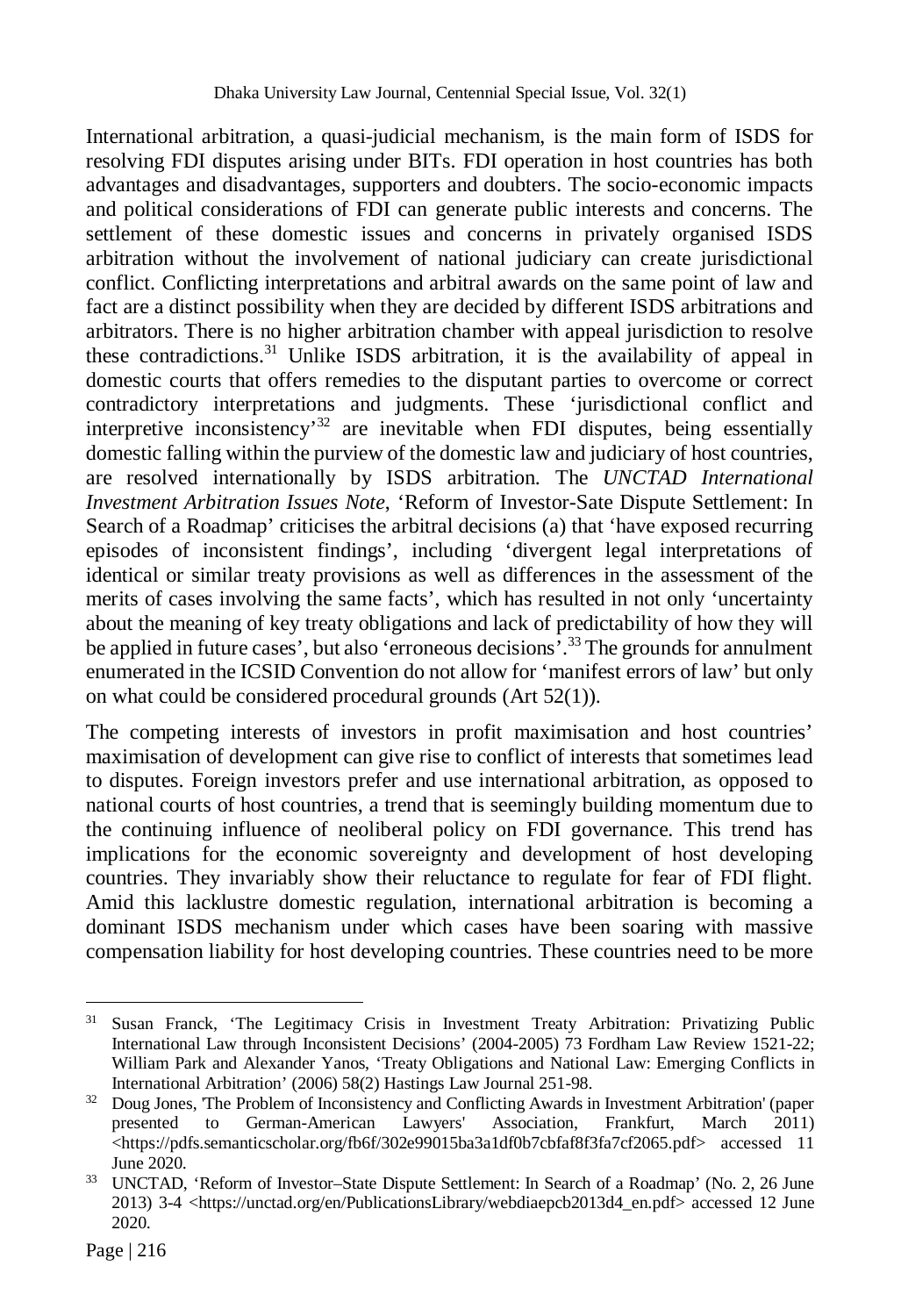careful and measured in offering incentives in negotiating BITs to avoid exposure to exorbitant damage claims. Indeed, it is difficult for developing countries needing FDIs for development not to be succumbed to the unrelenting pressure of neoliberal capital market, which regards capital as sacred to be protected at all cost and, if necessary, coercively.<sup>34</sup> Given the operation of ISDS arbitration dedicated to the profit-making drive of investors, host developing countries should approach ISDS arbitration to settle FDI disputes cautiously and accept it as the last resort, preferably after exhausting domestic judicial remedies.

## **IV. FDI DISPUTE SETTLEMENT POLICY**

#### **A. The World Bank Arbitration: a judge of its own cause**

BITs generally prescribe ISDS arbitrations as alternative to domestic courts or tribunals. The International Centre for the Settlement of Investment Disputes (ICSID) of the World Bank has become the dominant forum for ISDS arbitration. According to a UNCTAD report of December 2013, ICSID arbitrated 407 FDI disputes against 158 by UNCTRAL.<sup>35</sup> This preference warrants a contextual and purposive analysis of ICSID. As noted, the nationalisation of FDIs scared investors, halted FDI flows, and reduced economic growth in many developing countries. This economic downturn reduced their World Bank/IMF debt-servicing capacity. In pursuit of recovering its loaned funds from debtor countries, the World Bank stepped in to revive a safe FDI environment by initiating a strong FDI protection regime in host countries.

Foreign investors and their incorporating countries rejected the domestic laws and courts of host developing countries in favour of international arbitration to settle FDI disputes. This rejection was attributable to: (a) the rights of host countries to their natural resources under the UN declaration on 'permanent sovereignty over natural resources', (b) weak application of rule of law, (c) inefficient legal systems with corrupt domestic courts, and (d) lacklustre law compliance and enforcement.<sup>36</sup> Investors raised these concerns to record their 'no-confidence' in the domestic courts of host countries and favour ISDS arbitration instead. The World Bank sought to dispel these concerns by creating its own mechanism for FDI dispute resolution. This mechanism opted for private international law to avoid international and national law mechanisms. It created a self-contained arbitration process under ICSID to settle FDI disputes between host countries and private foreign investors, which entitled the parties to lodge FDI disputes directly to ICSID without recourse to the domestic law and

 $\overline{a}$ <sup>34</sup> Andrew Ives, 'Neoliberalism and the Concept of Governance: Renewing with an Older Liberal Tradition to Legitimise the Power of Capital' (2015) 14 OpenEdition Journals (Online) <https://journals.openedition.org/mimmoc/2263> accessed 11 June 2020.

<sup>&</sup>lt;sup>35</sup> Patrick Carvalho, 'Investor-State Arbitration and the Rule of Law: Debunking the Myths' (Research Report No. 13, The Centre for Independent Studies, Sydney, April 2016) <https://www.cis.org.au/app/uploads/2016/04/rr13-snapshot.pdf> accessed 11 June 2020.

<sup>36</sup> Leon Trakman, 'Choosing Domestic Courts over Investor-State Arbitration: Australia's Repudiation of the Status Quo' (2012) 35(3) UNSW Law Review 984; Olivia Chung, 'The Lopsided International Investment Law Regime and Its Effect on the Future of Investor-State Arbitration' (2007) 47(4) Virginia Journal of International Law 956.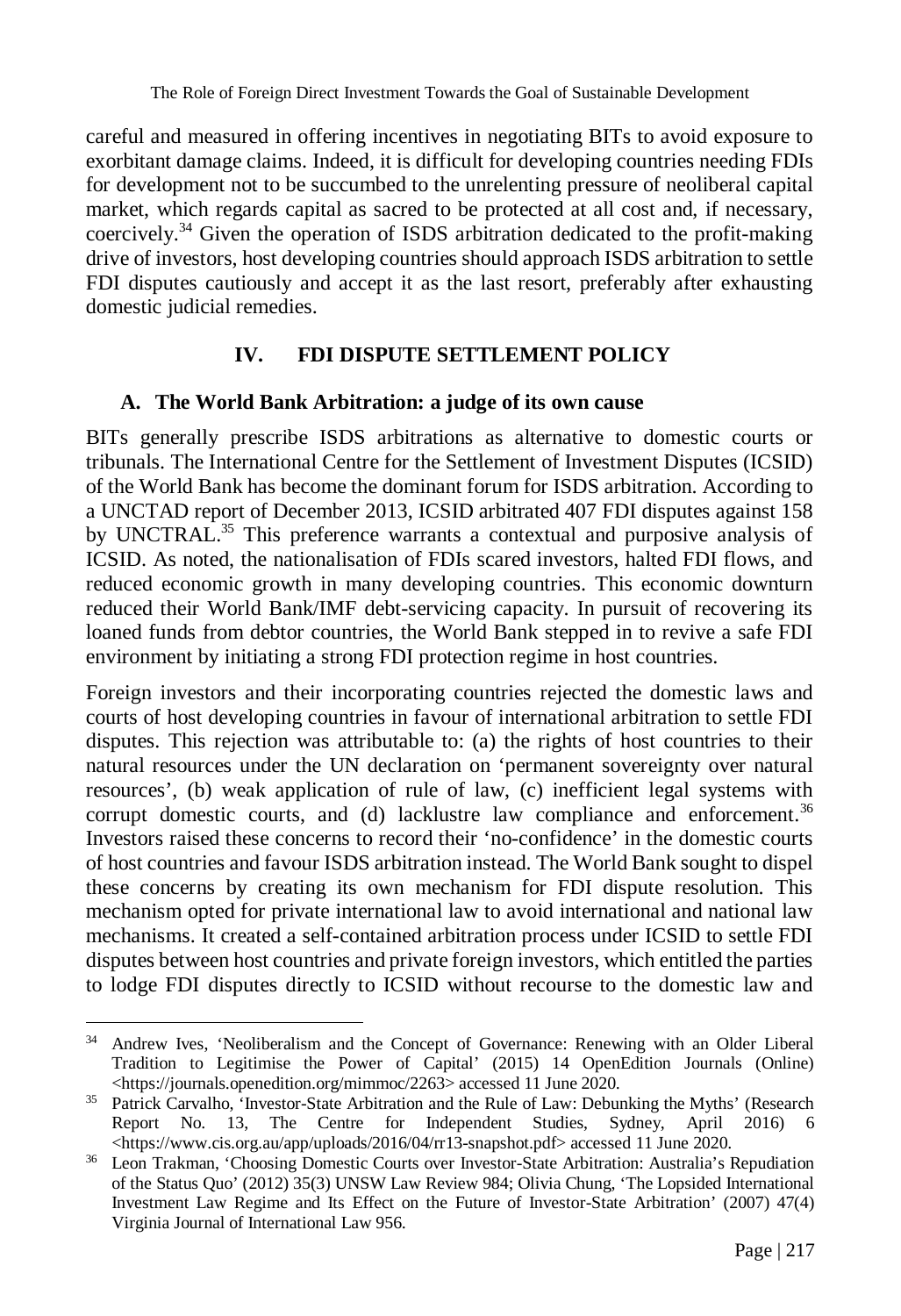judiciary of host countries. ICSID was created primarily to protect the debt-servicing interest of the World Bank and its creditors' FDIs by circumventing nationalisation and eliminating the alleged judicial bias and discrimination in host countries.<sup>37</sup> The World Bank used ICSID as a carrot to encourage investors by affording reliable FDI protection through a dispute settlement outlet free from the control of host countries. It also used ICSID as a stick for debtor host countries with a veiled threat not to nationalise FDIs and risk the prospect of World Bank/IMF loans in the future.

The justification for ISDS arbitration under ICSID suffers from inconsistencies and contradictions. Foreign investors accrue a right to file a case against host countries for alleging breaches of contractual obligations under BITs. This arbitration process has no appeal process and host countries, aggrieved by any contradictory facts and/or erroneous interpretations of BIT arbitration clause/s, cannot challenge or appeal against ICSID arbitral awards. These arbitral awards are individualistic by nature and have no precedential effect on any future FDI disputes with similar facts and circumstances.<sup>38</sup> These features of ICSID arbitration open a floodgate of interpretive inconsistencies and contradictory awards that militate against the crystallisation of ICSID arbitral jurisprudence and reliable interpretations of dispute resolution clauses under BITs. ICSID arbitrators are selected from a pre-determined list of qualified commercial litigators mainly from Europe and North America and about 95% of them are male.<sup>39</sup> The Corporate Europe Observatory has found 'an elite 15' arbitrators (a) 'have captured the decision making in 55% of the total investment treaty cases known today'; (b) are men from 'the rich North' who 'enjoy close links with the corporate world and share business' viewpoint in relation to the importance of protecting investors' profits'; and (c) unveil 'a dark irony' that these arbitrators, with close ties to the corporate world displaying their conflict of interest, decide on the 'issues that arise out of governments' implementation of policies to defend the public interest'.  $40$ 

The conflict of interest is not a consideration in nominating ICSID arbitrators, who may even be the previous legal counsel for the investor party and they are not barred to be ICSID arbitrator in a subsequent dispute involving the same previous investor clients.<sup>41</sup> This situation persists notwithstanding the ICSID Convention requirement that the arbitrators shall be persons who can 'exercise independent judgement' (Art 14(1)), UNCITRAL Rules 2010 providing the 'impartiality or independence' of

 $\overline{a}$ <sup>37</sup> Leon Trakman, 'Investor-State Arbitration: Evaluating Australia's Evolving Position' (2014) 15(1) Journal of World Investment & Trade 152, 162.

<sup>38</sup> International Institute for Sustainable Development, *Private Rights, Public Problems: A Guide to NAFTA's Controversial Chapter on Investor Rights* (in association with World Wildlife Fund 2001) 85.

<sup>39</sup> Chief Justice Robert French, 'ISDS: Litigating the Judiciary' (2015) 26 Public Law Review 155, 158, 161.

<sup>40</sup> Corporate Europe Observatory 'Chapter 4: Who Guards the Guardians? The Conflicting Interests of Investment Arbitrators' (CEO Website, 27 November 2012), <https://corporateeurope.org/trade/2012/11/chapter-4-who-guards-guardians-conflicting-interestsinvestment-arbitrators> accessed 11 June 2020.

<sup>41</sup> Roderick Abbott et al, 'Demystifying Investor-State Dispute Settlement' (2014) 5 European Centre for International Political Economy 23; Jason Yackee, 'Investment Treaties and Investor Corruption: An Emerging Defense for Host States' (2012) 52(3) Virginia Journal of International Law 723.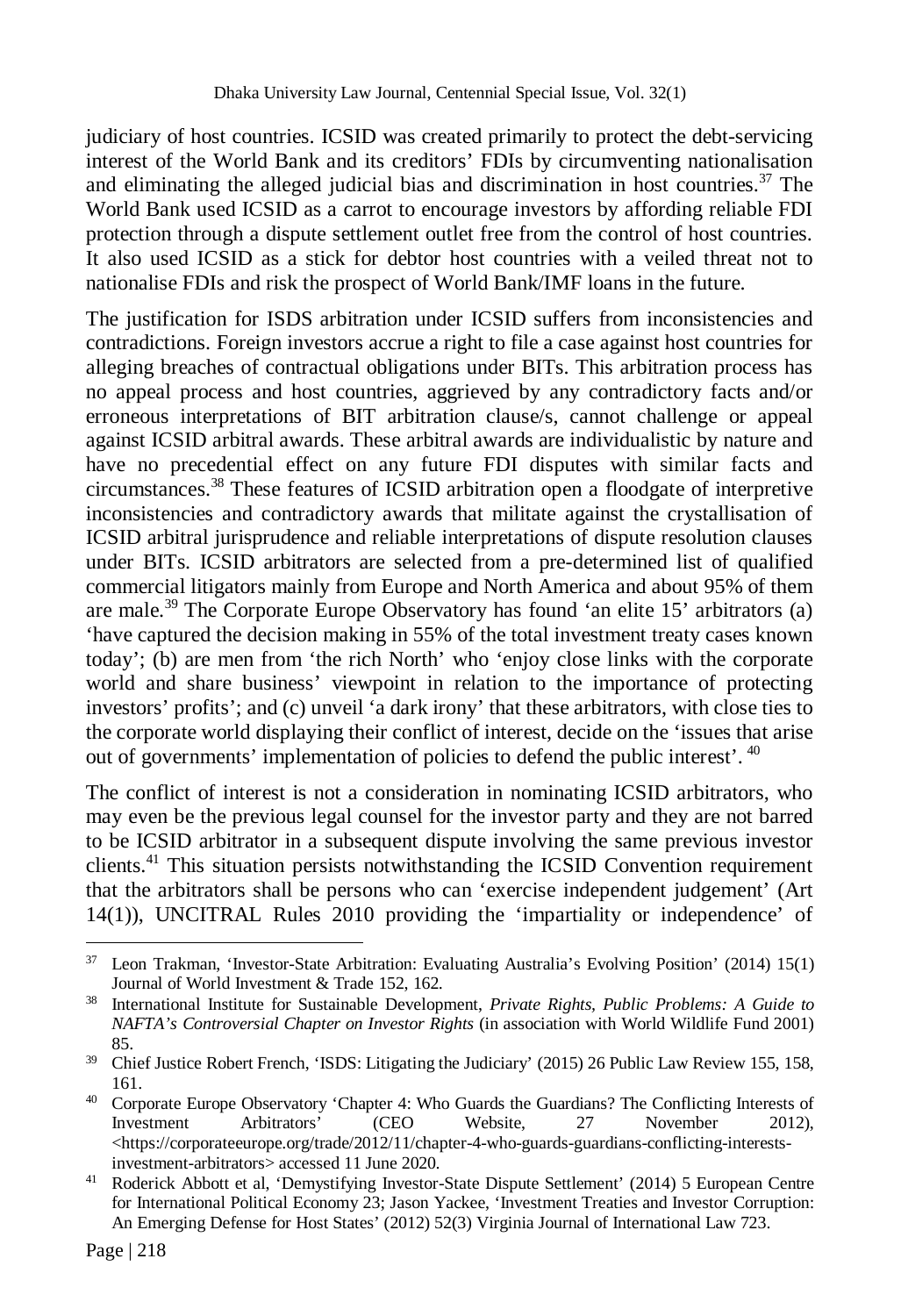arbitrators (Art 12(1)), and *IBA Guidelines on Conflict of Interest in International Arbitration 2014* stipulating that the arbitrators must be free from potential conflicts of interest. The homogeneity of ICSID arbitrators in a heterogenous world with legal plurality and cultural diversity is the clearest yet explanation as to why the operational narratives of the ICSID arbitration process appears to be inherently biased towards investors and their FDIs. The Harten Study of 2012 examined ICSID awards and revealed their typical pro-investor and expansive claimant-friendly approaches, an 'approach [that] would be accentuated where the claimant was a national of a major Western capital-exporting state'.<sup>42</sup>

ICSID awards for compensation in favour of the winning party (usually investors) are excessively high. UNCTAD Study of 2015 showed that the investors of developed countries and their MNCs lodged 35 claims (out of total 42 claims) in 2014 and they gained significantly from ICSID compensatory awards.<sup>43</sup> Its 2017 Report recorded no noticeable change in this trend. The total number of ISDS cases was 819 by November 2017, including 62 new cases initiated in 2016; 52% cases decided in favour of the investors; 33% cases pending; and Australia and 15 Asian countries were sued for over \$30 billion.<sup>44</sup> Parties must pay for ICSID arbitration, which is cost-intensive - a questionable access to justice. According to OECD, the average cost of initiating arbitration is US\$ 8 million, $45$  which is affordable by only wealthier MNCs. Therefore, there is no reason to believe that the ISDS arbitration of FDI disputes under ICSID is impartial, apolitical, and objective.

ICSID arbitration available to foreign investors is not available to domestic investors of host countries and the latter is required to initiate investment disputes in domestic courts, a discriminatory competitive advantage in favour of foreign investors over their domestic counterparts. ICSID arbitration settles FDI disputes privately and confidentially beyond any public access or participation, which requires consent from both parties. Such consent is unlikely from the investors side particularly when a dispute involves host countries' public interest and policy, such as the environment, human rights, public health, green technology transfer, and corporate culture, and social responsibility. The confidentiality of ICSID arbitral proceeding is intended to avoid public scrutiny and reaction, public criticism and lobby, and potential challenge to compensatory award enforcements.<sup>46</sup> More importantly, it is this narrowly focused

<sup>&</sup>lt;sup>42</sup> Gus Van Harten, 'Arbitrator Behaviour in Asymmetrical Adjudication: An Empirical Study of Investment Treaty Arbitration' (2012) 50(1) Osgoode Hall Law Journal 15.

<sup>43</sup> UNCTAD, 'Recent Trends in IIAS and ISDS' (IIA Issues Note No 1, February 2015) 1, 6, 10 <http://unctad.org/en/PublicationsLibrary/webdiaepcb2015d1\_en.pdf> accessed 12 June 2020.

<sup>&</sup>lt;sup>44</sup> UNCTAD, 'Investment Dispute Settlement Navigator' <http://investmentpolicyhub.unctad.org/ISDS> accesed 12 June 2020; 'The Hidden Costs of RCEP and Corporate Trade Deals in Asia' (Friends of the Earth, Australia, 2016) <http://www.foei.org/wpcontent/uploads/2016/12/The-hidden-costs-of-RCEP-and-corporate-trade-deals-in-Asia-FoEI.pdf> accessed 12 June 2020.

<sup>45</sup> OECD, 'Investor-State Dispute Settlement: A Scoping Paper for the Investment Policy Community' (2012) Working Papers on International Investment 2012, No.03 by David Gaukrodger and Kathryn Gordon 19.

<sup>46</sup> Mohsen al Attar, 'Reforming the "Universality" of International Law in a Globalizing World' (2013) 59(1) McGill Law Journal 97; Ciara Hackett, 'Accountability for Responsibility: An Assessment of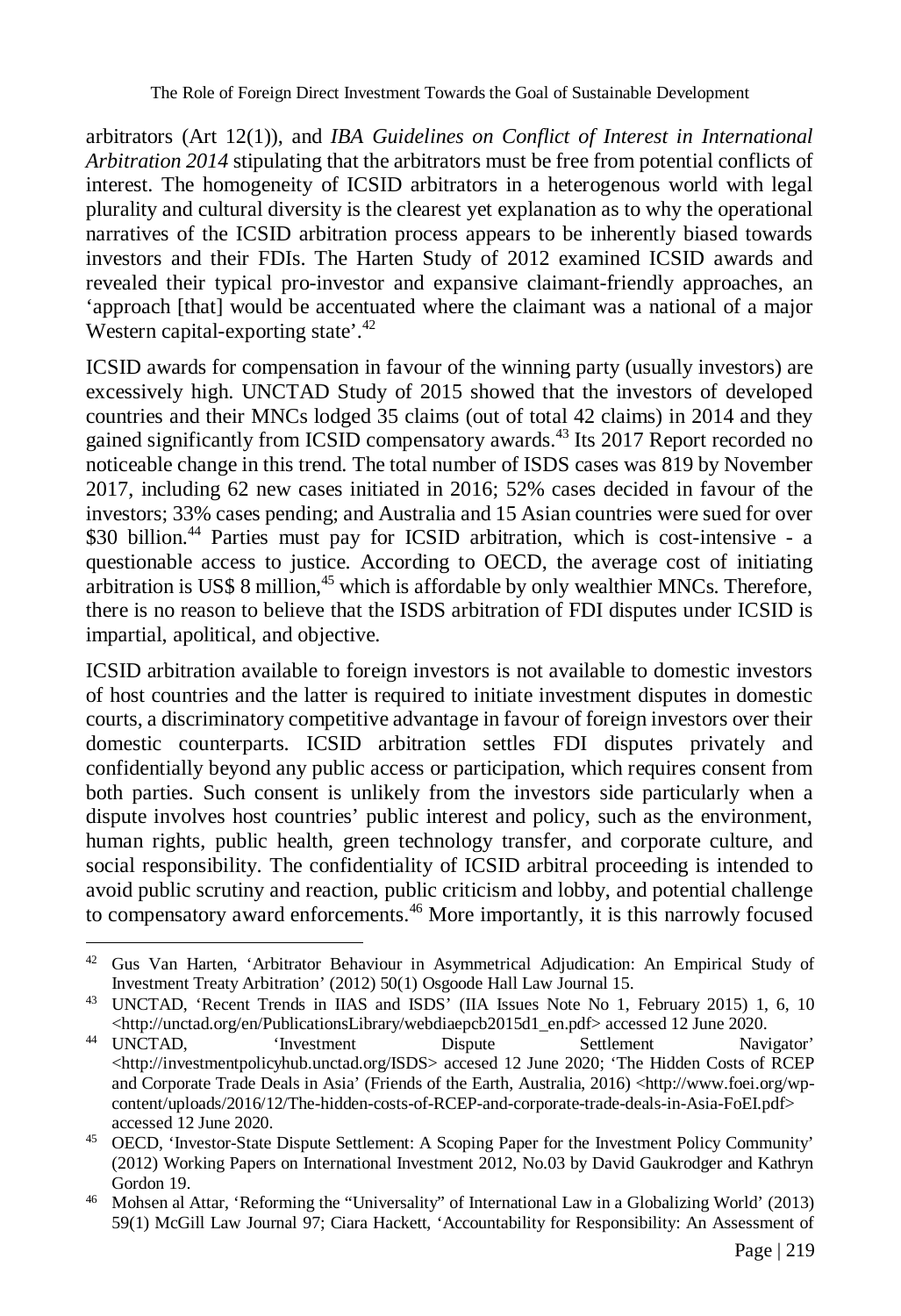confidentiality that keeps the public unaware of the extent and conditions of natural resource exploitation in host developing countries by MNC investors.<sup>47</sup>

International Chamber of Commerce (ICC) and UN Commission on International Trade Law (UNCITRAL) amended their ISDS arbitration rules in 2012 and 2014 respectively to ensure transparency, disclosure obligations, cost-effectiveness and time-efficiency in award-making, and improved public accessibility. ICSID has so far made no reform in its ISDS arbitration rules, nor is bound by the reformed case management standards of ICC/UNCITRAL. A UNCITRAL arbitral award is not binding when it is 'set aside or suspended by a court of the country [or] the recognition or enforcement of the award would be contrary to the public policy of this State' (Art 36(1v)). But all ISDS awards by ICSID arbitration are unequivocally conclusive and binding: 'courts shall treat the award as if it were a final judgment of the courts of a constituent state' (ICSID Convention Art 54). The admissibility of arbitration claims under the ICSID Convention does not require investors to exhaust domestic remedies available in host countries as a precondition for the lodgement of arbitration petitions (Art 26).

#### **B. Disabled domestic courts of host countries**

Foreign investors invariable exclude the jurisdiction of the judiciary of host developing countries in favour of BIT-based ISDS arbitrations of FDI disputes. The foreign investors' perception that the domestic courts of host countries are biased and incapable of protecting investors' interests and upholding the rule of law is arguably based on sound questionable merit and legal validity. Nonetheless, in all fairness to them it is conceded for the sake of argument that their perception entails limited merit in some lower courts in certain host developing countries' jurisdictions due to timeinefficient, cost-ineffective, and corrupt practices. But the fact remains that even the highest courts' decisions in developed host countries have been unacceptable and ignored by foreign investors. The Australian *Tobacco Plain Packaging Act 2011*, to give an example, restricted the branding freedom of tobacco companies to reduce smoking and consequential lung cancer rate as a life-saving health measure. Cigarettes producing MNC Philip Morris Ltd regarded this health measure as a threat to its profitmaking and challenged the Tobacco Act in the High Court of Australia arguing that the Act expropriated its intellectual property (IP) right but the apex court found no expropriation of IP right by the  $Act.^{48}$  Incorporated in the US, Philip Morris restructured itself as a Hong Kong based company. Australia had a BIT with Hong Kong since 1993, which had an international arbitration clause. Philip Morris initiated

the Transnational Capitalist Class Role in Driving a Global CSR Agenda' (2012) 27(2) Australian Journal of Corporate Law 189, 189; Leslie Sklair, 'Capitalist Globalisation: Fatal Flaws and Necessity for Alternatives' (2007) 13(1) Brown Journal of World Affairs 29.

<sup>47</sup> Susan Franck, 'The Legitimacy Crisis in Investment Treaty Arbitration: Privatizing Public International Law through Inconsistent Decisions' (2004-2005) 73(4) Fordham Law Review 1521; Amanda Norris and Katina Metzidakis, 'Public Protests, Private Contracts: Confidentiality in ICSID Arbitration and Cochabamba Water War' (2010) 15(3) Harvard Negotiation Law Review 31.

<sup>48</sup> *British America Tobacco Australasia Limited & Others v Commonwealth of Australia* (2012) HCA 43, 181.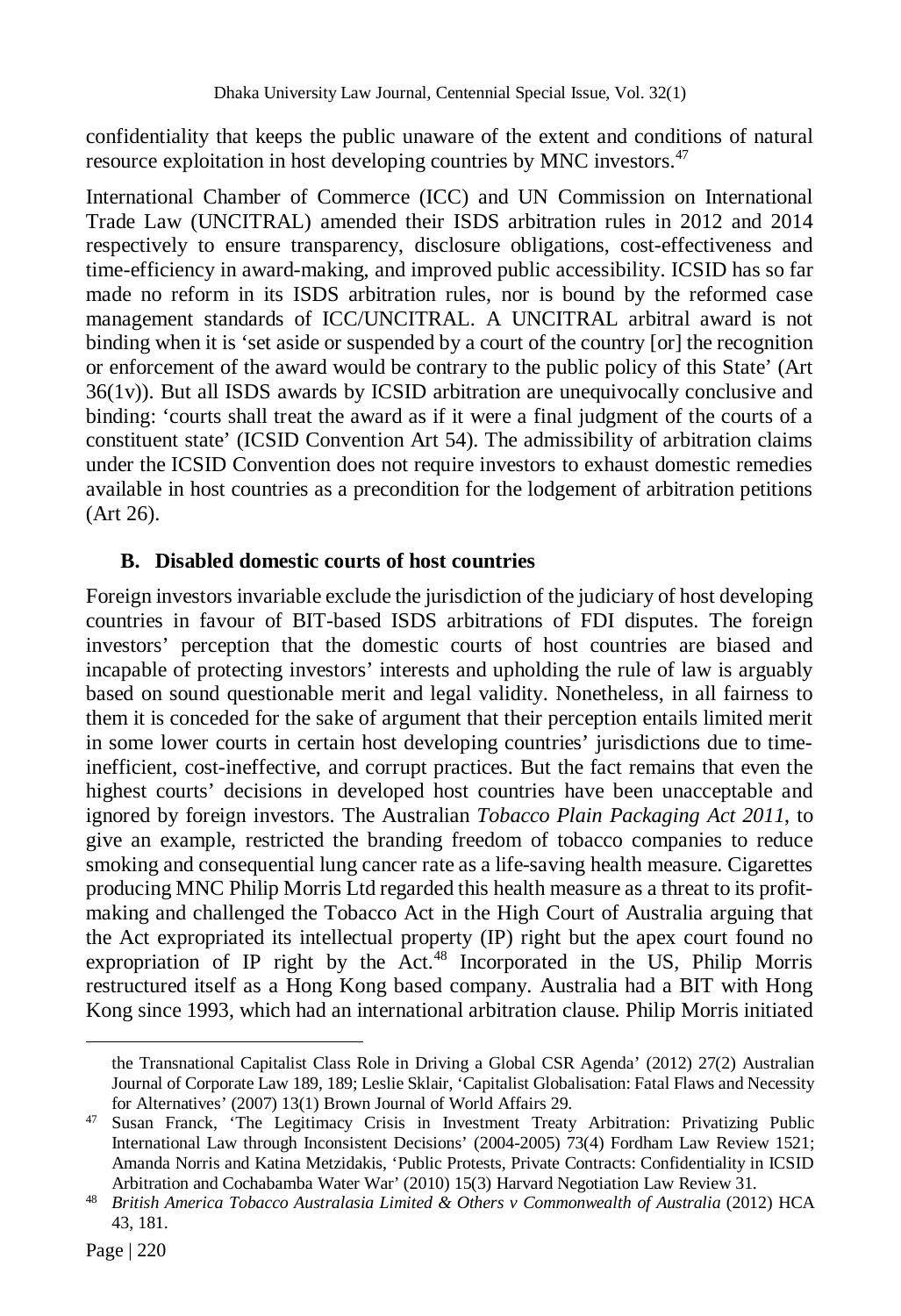an arbitration action on the same ground of IP right infringement that the Australian High Court had rejected before. The Permanent Court of Arbitration (PCA) in Singapore dismissed the action on a completely different ground. Philip Morris failed to prove that it was an Asia-based Hong Kong company and the PCA did not go ahead with the merit of the case for want of jurisdiction.<sup>49</sup>

The consequence of ISDS is easily discernible. Foreign investors can (a) challenge the law of sovereign host countries enacted by elected parliaments with no regard for the public interests; (b) invoke BIT-based ISDS arbitration to undercut the authority and legitimacy of a host country court decision, which is binding under the constitutional law; (c) pursue ISDS arbitration beyond the domestic jurisdiction pursuant solely to private international law different from the domestic law of host countries; (d) ignore any unfavourable decisions by host countries' court and submit the same dispute to ISDS arbitration; (e) trigger the settlement of a FDI dispute by two different judicial bodies under two different laws, producing two different interpretations and outcomes; and (f) get a host country court decision overruled by an ISDS arbitration award, which is not appealable and has no obligation to consider the host country court's interpretation, binding decision and persuasive judicial precedent.<sup>50</sup> The advent of ISDS poses a threat to state sovereignty by 'shifting power from host countries' courts, whose authority is derived from their Constitution, to unaccountable ISDS tribunals'.<sup>51</sup>

ISDS thus usurps the jurisdiction of local courts in favour of international arbitration. Host developing countries should be extremely careful in negotiating necessary safeguard provisions in BITs. These safeguards may inclusively include: favouring open arbitral proceedings over secretive arbitration rules and tribunal, requiring the availability of arbitration documents to the other party, choosing domestic judiciary as the ISDS forum and its exhaustion as a condition of initiating international arbitration as the last resort, setting a limit for potential damage claims, and avoiding any plea of 'commercial in confidence'. The scope of international arbitration may be restricted by precluding some sensitive areas of national interests, such as, public interest, welfare, and policy relating to health, occupational safety, human rights, industrial relations, the environment, fiscal interests, over-exploitation of natural resources, and land acquisition and resettlement.<sup>52</sup> In this global free FDI market and mobility of MNC investors, it would be exceedingly difficult to carve-out the above sensitive areas of national significance from the realms of international arbitration. But it is worth trying to exclude as many areas inimical to national interest with an unequivocal

<sup>49</sup> *Philip Morris Asia Limited (Hong Kong) v Commonwealth of Australia* (PCA Case No 2012-12 award of 17 December 2015) <https://www.pcacases.com/web/view/5> accessed 12 June 2020.

<sup>50</sup> Jurgen Kurtz and Luke Nottage, 'Investment Treaty Arbitration "Down Under": Policy and Politics in Australia' (2015) 30(2) ICSID Review: Foreign Investment Law Journal 465, 472.

<sup>51</sup> Elizabeth Warren, 'The Trans-Pacific Partnership Clause Everyone Should Oppose' *The Washington*  Post (Washington, 25 February 2015) <https://www.washingtonpost.com/opinions/kill-the-disputesettlement-language-in-the-trans-pacific-partnership/2015/02/25/ec7705a2-bd1e-11e4-b274 e5209a3bc9a9\_story.html> accessed 12 June 2020.

<sup>52</sup> Kyla Tienhaara, *Expropriation of Environmental Governance: Protecting Foreign Investors at the Expense of Public Policy* (CUP 2009); A Titi, *The Right to Regulate in International Investment Law* (Hart Publishing 2014).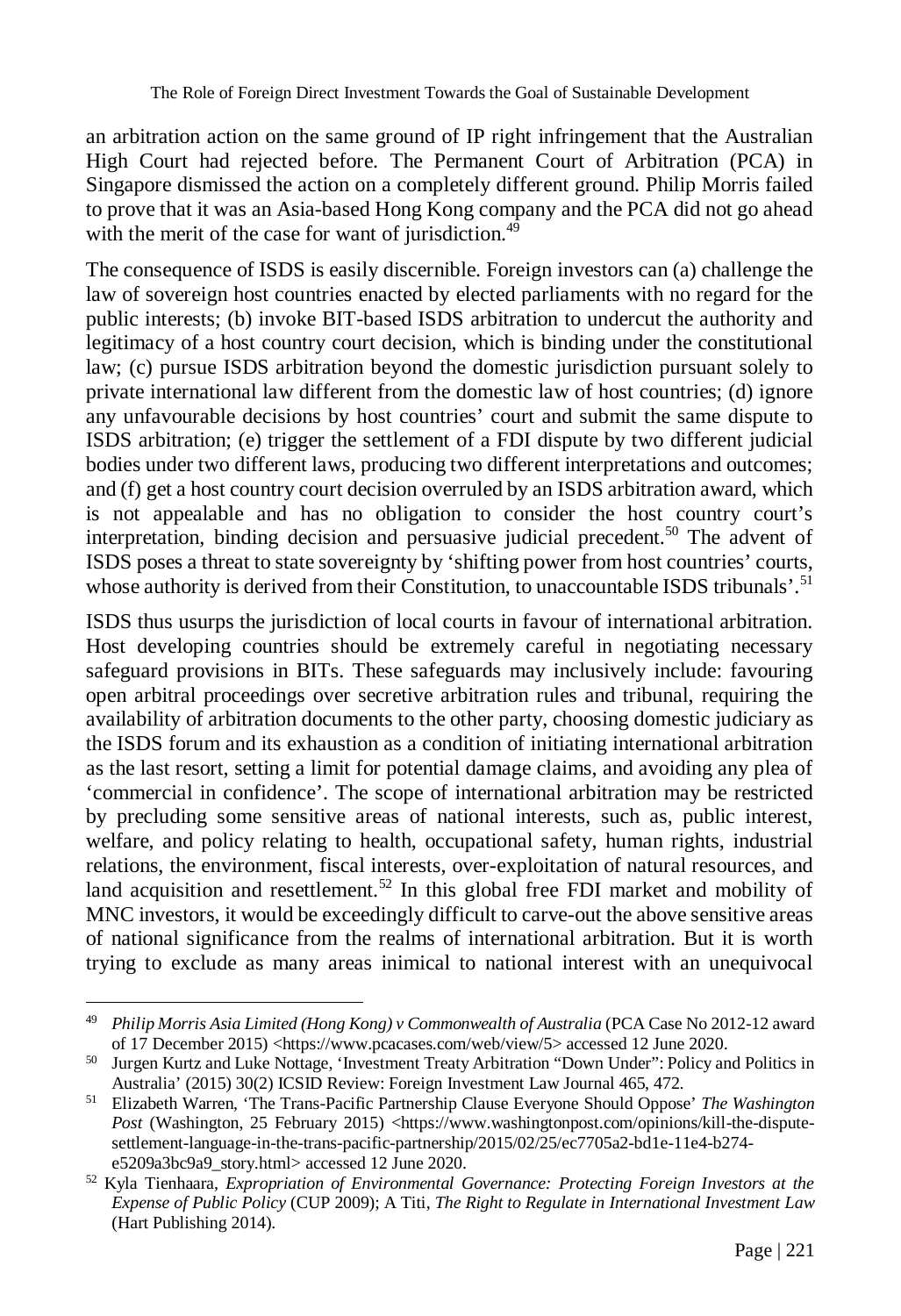standard of specificity in BIT drafting to avoid ambiguity or expansive interpretations as a ploy to circumvent investors' obligations and initiate ISDS compensatory arbitration claims.

Notwithstanding its confidential and non-transparent proceedings, growing ISDS cases with their serious implications for the economies of host countries are increasingly felt worldwide. This has resulted in more public attention to and scrutiny of the effects of once an obscure feature of BITs, which impedes on economic sovereignty to the benefit of MNCs with no enforceable obligations to operate responsibly to socio-economic issues and public interests. Many FDI hosting countries, such as Australia, Indonesia, South Africa, India, the EU and Poland, are among those taking steps to revisit and renegotiate their BITs. Australia, being a developed economy, has been taking a cautious approach to the inclusion of an international arbitration clause in its BITs. The 2010 Research Report of the Australian Productivity Commission (APC) found no evidence to 'suggest that ISDS provisions have a significant impact on FDI flows' with 'few benefits and considerable risks' of an international arbitration clause in FDI treaty, which is an imminent challenge for the economic sovereignty of Australia.<sup>53</sup> In April 2011, Australia adopted a policy of rejecting any ISDS provisions inimical to its sovereign authority to make policy and law to protect its national interest and social, environmental and economic policy-matters and would accept ISDS provisions conditionally upon evaluating their merits on a 'case-by-case basis'.<sup>54</sup>

## **V. NATIONAL REGULATION OF FDI TOWARDS THE GOAL OF SUSTAINABLE DEVELOPMENT**

FDI-induced development in host developing countries must be sustainable and synergised towards achieving the sustainable development goal (SDG) -10 of the UN to alleviate poverty and reduce inequality by 2030. An investment is considered 'sustainable' when it is:

[C]ommercially viable investment that makes a maximum contribution to the economic, social and environmental development of host countries and takes place in the framework of fair governance mechanisms. This definition goes beyond "do no harm" and calls for efforts on the part of foreign affiliates to make an active contribution to sustainable development.<sup>55</sup>

The developmental sustainability of FDIs is to be measured by its life-cycle

 $\overline{a}$ <sup>53</sup> APC, *Bilateral and Regional Trade Agreements* (Research Report, November 2010) xxv, 265, 271-74.

<sup>54</sup> 'Gillard Government Trade Policy Statement: Trading Our Way to More Jobs and Prosperity' (DFAT, Canberra, April 2011) 14; Thomas Faunce, 'Australia's Embrace of Investor State Dispute Settlement: A Challenge to the Social Contact Ideal?' (2015) 69(5) Australian Journal of International Affairs 595, 597.

<sup>55</sup> Karl Souvant and Howard Mann, 'Towards an Indicative List of FDI Sustainability Characteristics' (ICTSD and WEF, 2017) 2 <http://e15initiative.org/wp-content/uploads/2015/09/E15-Investment-Sauvant-and-Mann-Final-1.pdf> accessed 21 May 2020; Karl Sauvant, 'Determining Quality FDI; A Commentary on the OECD's "FDI Qualities Project"' (*Kluwer Arbitration Blog*, 20 April 2018) <https://papers.ssrn.com/sol3/papers.cfm?abstract\_id=3376328> accessed 21 May 2020.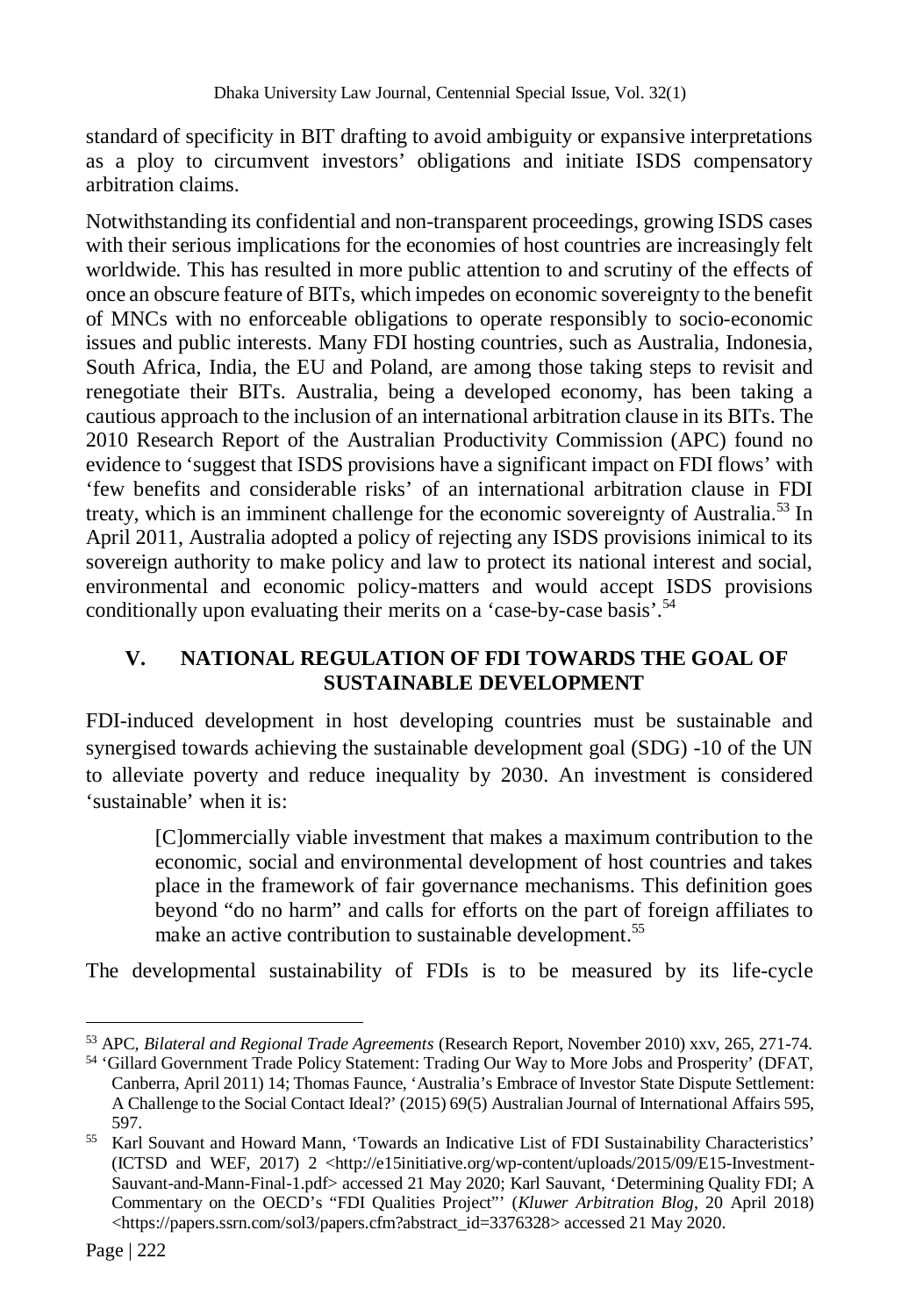contribution to host counties, which does not occur automatically in an unregulated environment. It requires proactive policy intervention by involving multi-layered national authorities, regulators, and policymakers of a host country in the determination process of what is required of its sustainable development to support strategic domestic priorities in its national interest and public policy space. It necessitates the formulation of rules to quantify FDI contributions, investment objectives, process to identify quality of sustainable development, and consequences of failure to deliver. The sustainable developmental goals of developing countries are uniquely dissimilar due to their diverse socio-economic conditions warranting FDIs to be tailored to cater for their individual uniqueness and special circumstances.<sup>56</sup> The determination of these parameters is essentially a domestic matter and the decisionmaking task of governments to allow and regulate FDIs in their home markets by domestic legislation.

Mounting public backlash against the orthodoxy of the post-war FDI policy framework has led some developing countries to reintroduce their FDI regulatory national policies and even withdraw from ISDS to opt for FDI dispute settlement under their domestic laws by national courts.<sup>57</sup> The mounting evidence of exploitation of ISDS by MNCs in these countries led them to exercise their sovereign right to domestically regulate FDIs and resolve FDI disputes. The European Union has initiated a two-tier international investment court (IIC) (first instance and appellate chambers) since 7 May 2015 to replace ISDS. This proposal has been approved by the European Parliament for recommendation to the EC in the following terms:

[T]o replace the ISDS system with a new system for resolving disputes between investors and states which is subject to democratic principles and scrutiny, where potential cases are treated in a transparent manner by publicly appointed, independent professional judges in public hearings and which includes an appellate mechanism, where consistency of judicial decisions is ensured, the jurisdiction of courts of the EU and of the Member States is respected, and where private interests cannot undermine public policy objectives.<sup>58</sup>

The proposed IIC is meant to treat both investment protection issues and public interests in host countries on equal footing devoid of any automatic priority of the

 $\overline{a}$ <sup>56</sup> UNCTAD, 'Investment policy framework for sustainable development' (Geneva*,* 2015)  $\langle$ https://investmentpolicy.unctad.org/publications/149/unctad-investment-policy-framework-forsustainable-development> accessed 2 May 2020.

<sup>&</sup>lt;sup>57</sup> Bolivia denounced on 2 May 2007, Ecuador on 9 July 2007, and Venezuela on 24 January 2012; Diana Wick, 'The Counter-Productivity of ICSID Denunciation and Proposals for Change' (2012) 11(2) Journal of International Business & Law 239; Michael Waibel et al (eds), *The Backlash against Investment Arbitration: Perception and Reality* (Kluwer International 2010).

<sup>58</sup> European Parliament Resolution of 8 July 2015, Doc. 2014/2228(INI) (2014), para 2(d)(xv); Piero Bernardini, Reforming Investor–State Dispute Settlement: The Need to Balance Both Parties' Interests' (2017) 32(1) ICSID Review: Foreign Investment Law Journal 38-39; Anne-Karin Grill and Sebastian Lukic, 'Towards a Post-Arbitration Age: The European Commission's Fast-Track Reform of Investment Dispute Settlement' <https://www.lexology.com/library/detail.aspx?g=b519e52db890-4674-9055-23309601b7fd> accessed 16 June 2020.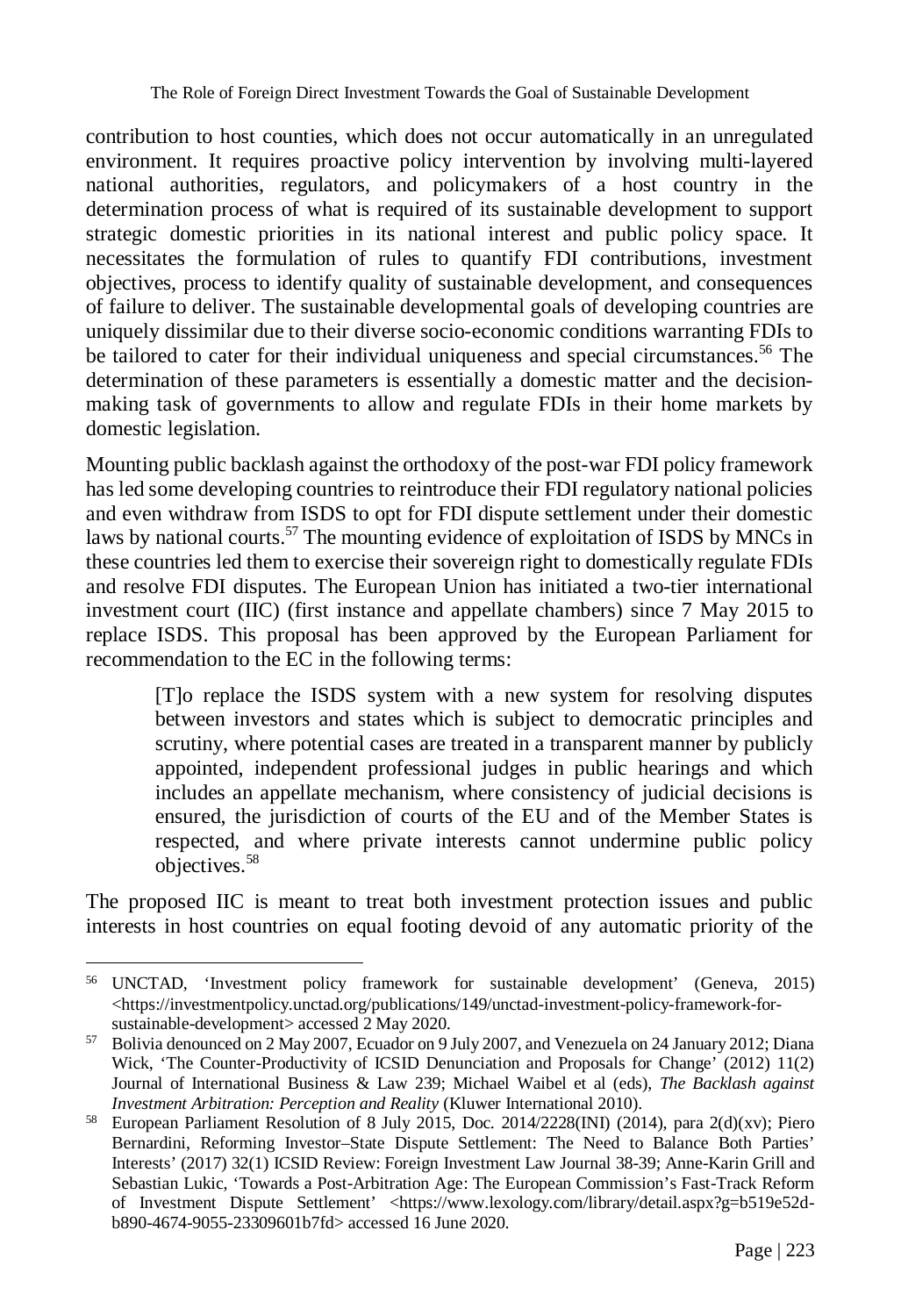former over the latter. This policy has been embodied in the *Canada Comprehensive Economic and Trade Agreement* (CETA) and the *EU–Vietnam Free Trade Agreement*  (FTA). <sup>59</sup> UNCITRAL has also been working on a project for the creation and establishment of a Multilateral Investment Court.<sup>60</sup> These ongoing alternatives to ISDS arbitration are indicative of the fact that ISDS has fallen prey on its own sword. ISDS derives its adjudicative authority from a derivative state consent conferred by host countries in exercise of their sovereignty. Where this state consent is exploited in bad faith, the possibility of its withdrawal and discontinuation may not be gainsaid.<sup>61</sup> However, despite these emerging developments, the post-war global FDI regulatory policy remains dominant and continues to shackle the regulatory authority and exacerbate existing poverty and inequality in many host developing countries.

## **A. Curtailing the regulatory power of host developing countries**

The domestic regulatory agency of a host developing country may be reluctant, even unwilling, to make policy and law necessary for its national interest and welfare of citizens for fear of directly or indirectly breaching BIT provisions, which has the potential of exposing itself to international arbitration and huge compensation liability. This chilling effect of FDI disputes hamstrings its legislative freedom and authority. Regulatory chill can only be instilled by foreign investors, but not extended to domestic investors, which is discriminatory. Even the potential risks of FDI arbitration have led some host governments to shelve a Bill in progress and/or amend existing legislation regardless of their adverse effect on domestic public policy and national interest and security. $62$ 

The scope of ISDS arbitrations of FDI disputes may encompass regulatory issues over and above FDI-specific claims depending on agreed BIT terms and conditions. ISDS awards on such BIT provisions may produce unexpected interpretations and unpredictable outcomes, which can bewilder host countries to understand the operational principles of ISDS arbitrations. It is this lack of understanding on the part

 $\overline{a}$ <sup>59</sup> CETA ch 8, s F: Resolution of investment disputes between investors and States, Arts  $8(18) - 8(45)$ and EU–Vietnam FTA ch 8, s 3: Resolution of Investment Disputes, Arts 1–34, and Annexes I, II, III and IV.

<sup>60</sup> Lino Torgal and Claudia Pinto, 'The Multilateral Investment Court Project: The "Judicialization" of Arbitration' <https://www.lexology.com/library/detail.aspx?g=318efe3f-e1db-473e-b21bde423d8109 d8> accessed 16 June 2020; Catharine Titi, 'The Nationality of the International Judge: Policy Options for the Multilateral Investment Court' Columbia FDI Perspectives, No. 280, 15 June 2020 (Columbia Center on Sustainable Development).

<sup>61</sup> Patrick Blyschak, 'State Consent, Investor Interests and the Future of Investment Arbitration: Reanalyzing the Jurisdiction of Investor-State Tribunals in Hard Cases' (2009) 9(2) Asper Review of International Business & Trade Law 103; Antonius Hippolyte, 'The Unsettled Relationship between International Investment Agreements and the Developing World: A Critical Appraisal' (July 2013) <https://www.researchgate.net/publication/272226466\_The\_Unsettled\_Relationship\_between\_Intern ational\_Investment\_Arbitration\_and\_the\_Developing\_World\_A\_Critical\_Appraisal> accessed 12 June 2020.

 $62$  Susan Franck and Lindsey Wylie, 'Predicting Outcomes in Investment Treaty Arbitration' (2015) 65(3) Duke Law Journal 459, 471; Miriam Sapiro, 'Transatlantic Trade and Investment Negotiations: Reaching a Consensus on Investor-State Dispute Settlement' (2015) 5 Global Economy and Development 1, 9.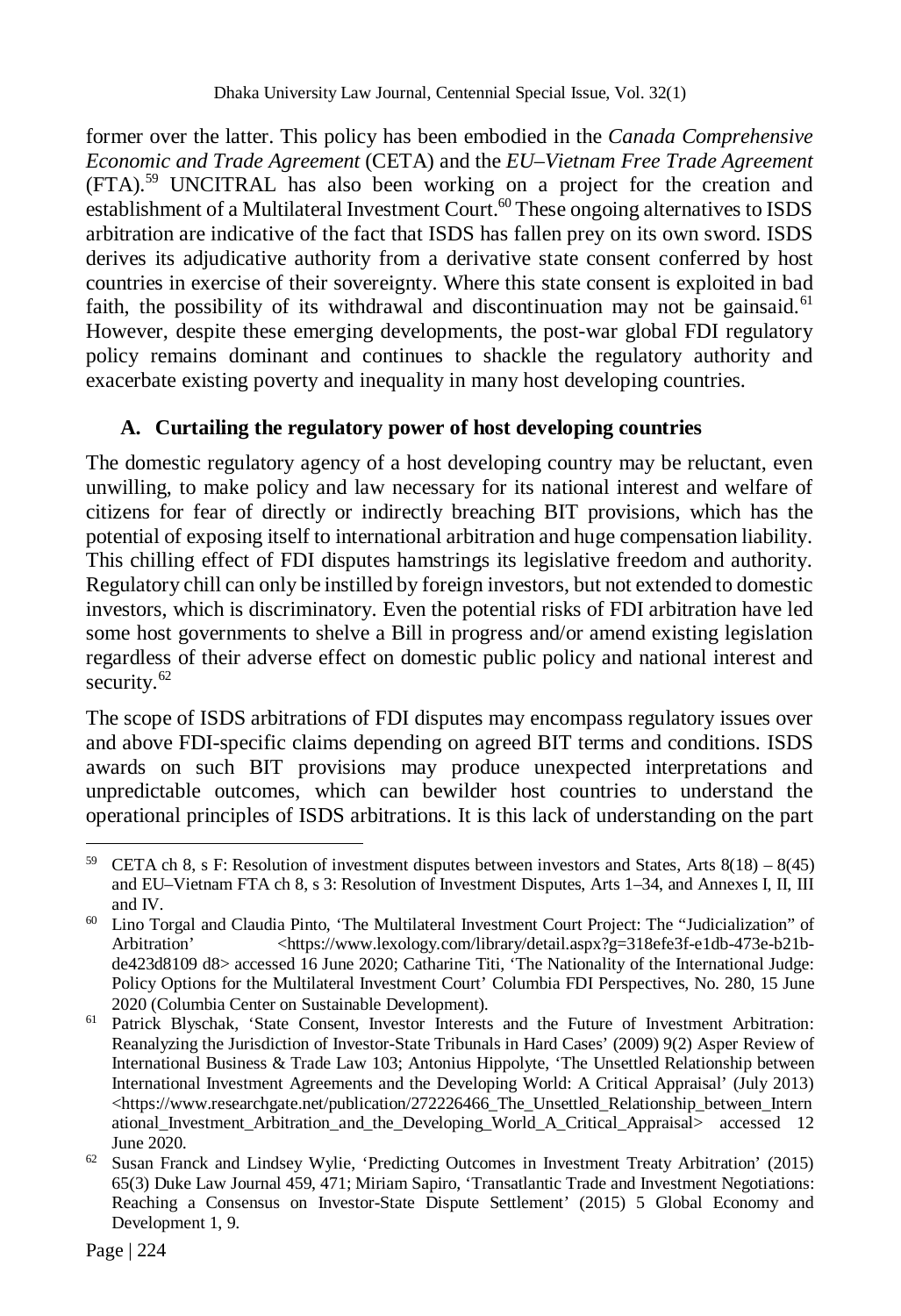of host countries that often leads them to prefer no-regulation as the safest option to avoid potential ISDS arbitration. This is how the regulatory risk of FDIs is passed on from foreign investors to host countries through the ISDS arbitration process. This process ignores legal pluralism and cripples state sovereignty to flourish the neoliberal pursuit of an internationally homogeneous monist FDI governance policy for a heterogeneous dualist world.

# **B. The digital divide between FDI exporting and importing countries**

The global business operations of corporate investors have embraced Internet-based digital technologies, which has significantly improved their efficiency in managing FDIs. This technological advancement has seriously impacted the regulation of FDI in technology impoverished host developing countries, which need transition to digital economy as a matter of urgency to boost their competitive edge and avail new opportunities. But the global spread of digital innovation is lopsided and protected. The global policy on technology transfer and FDI policymaking process are yet to be targeted to improve technological capacity in most FDI importing developing countries. These countries find the road to technology is riddled with obstacles created by their capacity constraints, including lack of skill, infrastructure, and human resources with capacity to cope with the technological innovations in FDI exporting countries. Their traditionally weak regulatory systems cannot change fast enough to keep pace with rapid automatisation and digitalisation of complex Internet-specific FDI regulatory matters. Public concerns of negative impacts of digital economy, including the protection of data security and privacy and preservation of socio-cultural values, have but added to hamstring their capacity to regulate the FDI-related risks that may have harmful effects on economies. Consequently, the growing wave of digital economy has, instead of benefiting them, effectively masked their marginalised economic plight.

The current state of affair has contributed to widen further the gap between non-digital capital importing countries and hyper-digital capital exporting countries, exacerbating existing inequality. These challenges lead the FDI seeking developing counties to face two stark choices: rely and depend on technology-intensive MNCs with competing interest or risk further alienation from the global digital economy, the ultimate outcome of the digital divide. $63$  However, limited attempts have recently been made to bridge this digital gap. OECD has launched 'The Going Digital Project' providing digital assistance to its rich members. UNCTAD has also initiated 'eTrade for All' with easy access to sources of financial and technical assistance for improving digital capabilities in developing countries. But with so many developing countries lagging so far behind from the digital ladder and Internet access, their achievement of sustainable development and prosperity through FDI in the one-sided digital economy is increasingly becoming daunting, if not insurmountable.

# **VI. CONCLUSION WITH RECOMMENDATIONS**

 $\overline{a}$ <sup>63</sup> UNCTAD Report 2017 (n 4) 156-57.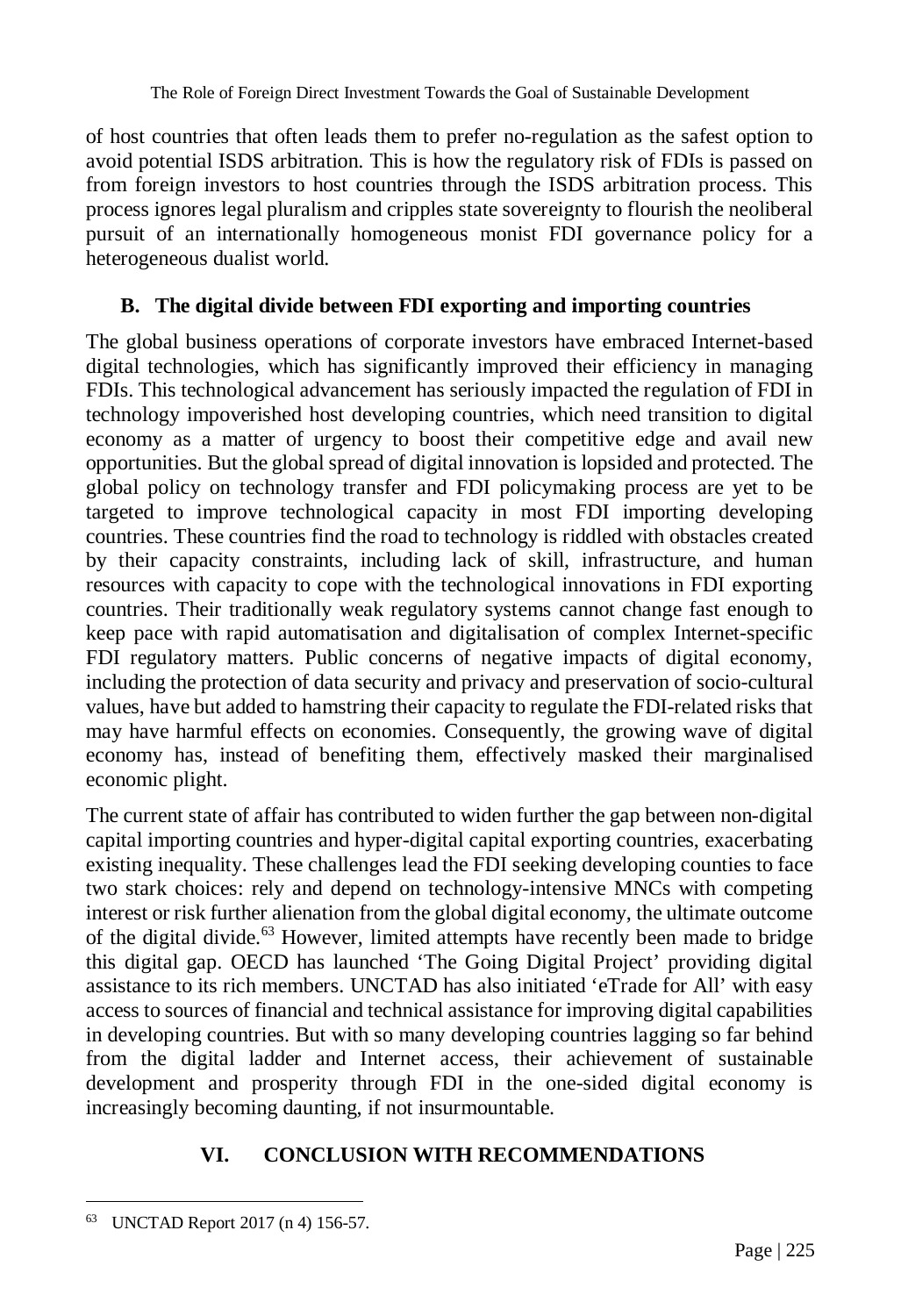There is an inseparable nexus between the regulation and developmental role of FDIs. Profit maximisation comes foremost at the radar of MNCs to invest. FDI-induced development in host countries does not necessarily occur automatically but requires appropriate check and balance between the protection and development aspects of FDIs. The existing global FDI governance is an asymmetric policy in which ISDS is marked by unpredictable and non-appealable awards, secretive proceedings, inconsistent legal interpretation, appointment of biased arbitrators, exorbitant claims and cost-intensiveness. These features of neoliberalism have infiltrated into the global FDI policy regime to shift the bargaining power to MNC investors and compensatory burden to host developing countries.<sup>64</sup> It is crucial for host countries to improve their capacity to face the ongoing onslaught of neoliberal and safeguard their national interests. FDI should be treated as merely a means towards the end of achieving sustainable development. Therefore, protection and promotion should be given to only those FDIs that support sustained development, not to those inimical to national interests. The global FDI policy regime can no longer ignore the challenge of achieving tangible FDI-induced sustainable development in host developing countries. Where the domestic laws and policies to attract FDIs are open and generous enough and do not constitute barriers to inbound FDI flows, further regulatory relaxation may militate against development. Instead, a defined national interest test for incoming FDI screening would be of paramount importance to secure the competing interest of host developing countries.

The tension between the competing interests of foreign investors and host countries has persisted despite an evolving backdrop of legislative, judicial, and arbitral attempts to reconcile. FDIs are double-edged impacting host countries positively and negatively, which calls for domestic regulatory intervention to make the positive outcomes outweighing the negative impacts. A regulatory FDI policy need not be FDI protectionism. Rather, it is a pathway to ensure FDI-induced sustainable development that should go together with adequate protection to FDIs. The existing global FDI policy framework warrants a reappraisal to strike a balance between the competing interests of foreign investors and host countries. Corrective liberalisation and preventive regulation of FDI must co-exist to support the exercise of rights and performance of obligations by both stakeholders to achieve their respective purpose of FDI. The policy of maximum protection for FDIs with no specified obligation to contribute to host countries and/or no consequence for failure to deliver is no longer tenable.

The role of FDI towards the goal of sustainable development in host developing countries has steadily been encroaching into the mainstream of international diplomatic vocabulary and policymaking. The Addis Ababa Investment Policy Framework for Sustainable Development 2015 has been embodied in the consensusbased Shanghai Guiding Principles for Investment Policymaking adopted by FDI exporting countries including G20 in July 2016 and endorsed by the G20 leaders in

<sup>&</sup>lt;sup>64</sup> Olivia Chung, 'The Lopsided International Investment Law Regime and Its Effect on the Future of Investor-State Arbitration' (2006-2007) 47(4) Virginia Journal of International Law 953.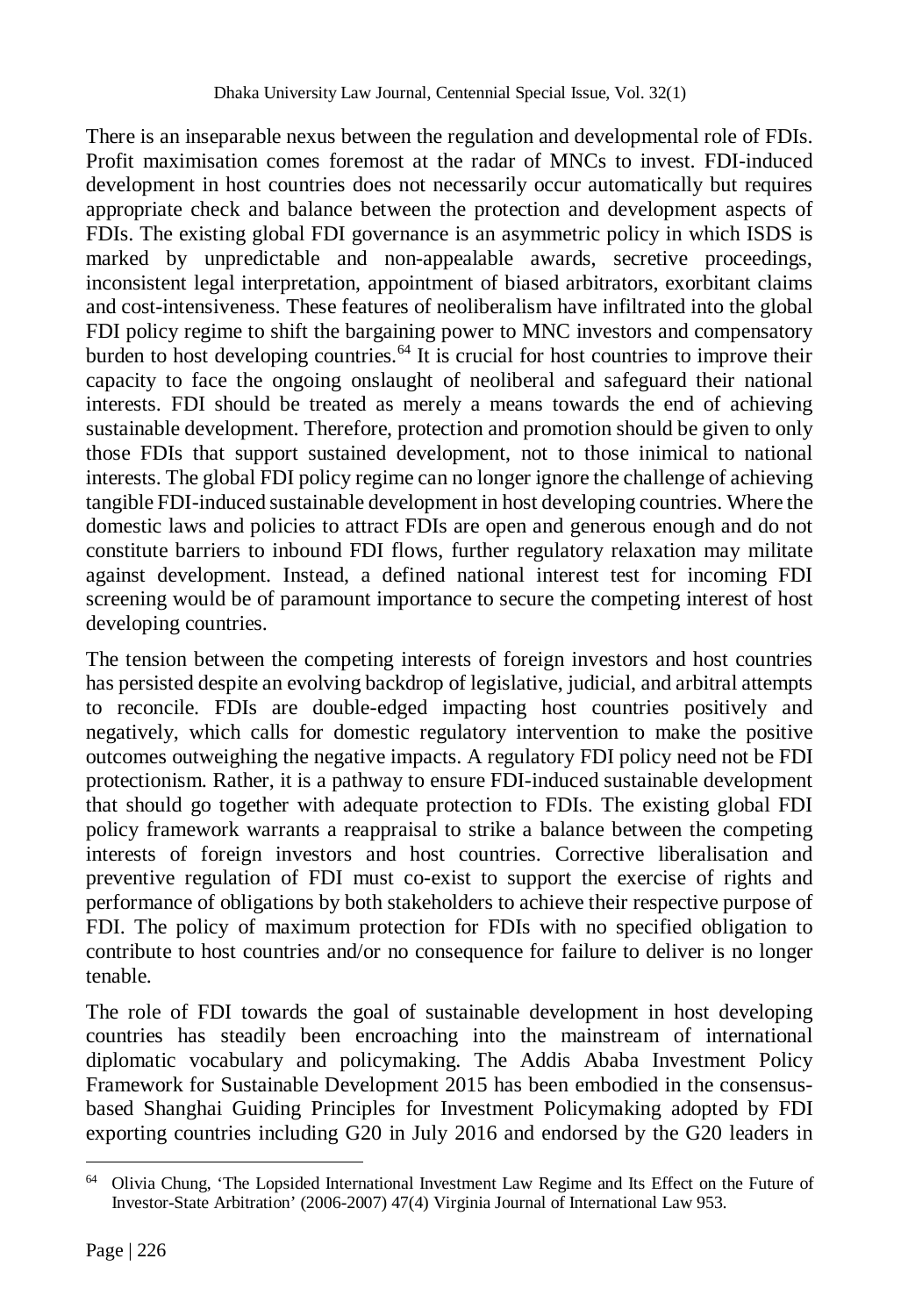Hangzhou in September 2016. The overt recognition in these Principles of the right of host countries to regulate FDIs for legitimate public policy purposes (principle VI) is a positive step. UNCTAD Report 2017 also underscores the need for FDI-led sustainable development in host developing countries and reveals that most modern international FDI agreements embrace sustainable development, preserve the right to regulate and duty to protect, ensure responsible investment, reform dispute settlement, and improve systemic efficiency for promoting and facilitating FDIs.<sup>65</sup>

However, the post-COVID-19 pandemic period is expected to witness a substantial 'fall by up to 50 percent' in inbound FDI movement to advance sustainable economic recovery and development.<sup>66</sup> This alarming drop will certainly hit hard capital and technology importing developing countries. This predicted collapse of FDIs warrants a searching reappraisal and reform of their existing FDI law, policies, and measures to develop a positive agenda to make them as an attractive destination of FDI. To this end, certain inclusive reformative steps are recommended below for developing countries to consider.

- The liberalised FDI policy has failed to be a catalyst for sustainable development in many developing countries. Host developing countries seeking FDI must have their respective sustainable developmental goal, which requires pre-determined criteria to identify FDI objectives, quantify contribution of FDI, assess the quality of sustainable development, and consequences of failure to deliver. This prior articulation of sustainable development parameters is crucial for not only transparency and fairness of the FDI operation, but also to maximise their unique developmental goal to be set to commensurate individual socio-economic conditions. The advance determination of these domestic requirements is crucial for host developing countries to achieve FDI-induced sustainable development.
- Most developing countries often conclude BITs to increase their FDI entries. But BIT-based FDI encounters a declining trend due to increasing regional free trade agreements, such as TPP and recently concluded the Regional Comprehensive Economic Partnership in the Asia-Pacific, aiming to integrate international investment law, direct and portfolio alike, and replace BIT-based FDI policy and law. Developing countries, particularly non-members of these regional blocs, are often vulnerable in negotiations and the victims of overly imposing BITs due to their unequal and inferior bargaining power. So, they need to be more careful and measured in offering incentives and conferring additional substantive or procedural rights on investors in BITs over and above those already available under the domestic law in negotiating future BITs. It is safe for them to standardise their BIT provisions. Overly imposing BITs will

 $\overline{a}$ <sup>65</sup> UNCTAD Report 2017 (n 4) 119, 147.

<sup>66</sup> Matthew Stephenson et al, 'How the G20 Can Advance Sustainable and Digital Investment' T20 Policy Brief, Saudi Arabia (September 19, 2020) <http://ccsi.columbia.edu/files/2020/09/KPS-T20-2020-How-the-G20-can-Advance-Sustainable-and-Digital-Investment-Sept.-2020-FINAL.pdf> accessed 30 November 2020.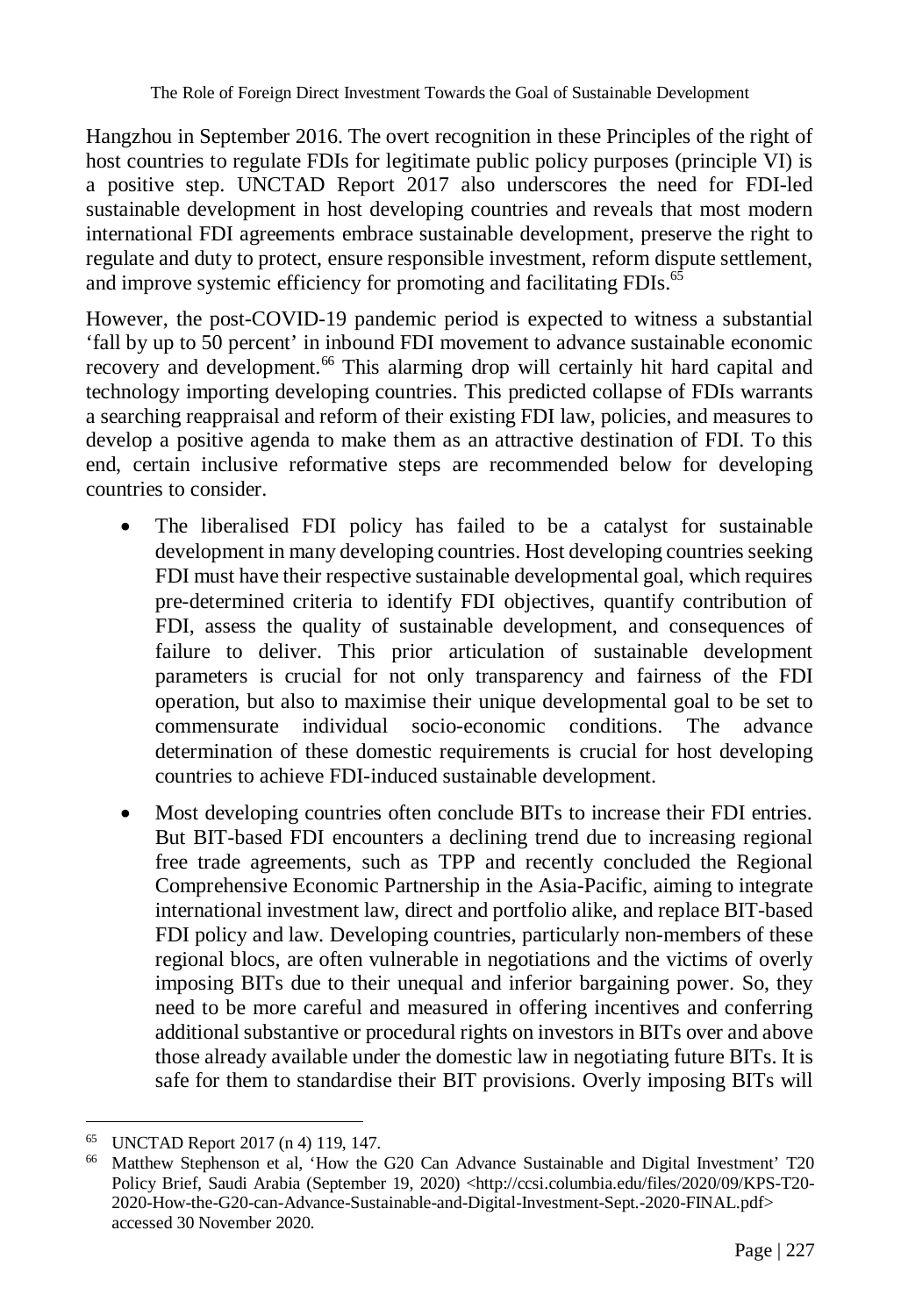expose these countries to compromise their regulatory sovereignty. Investors navigate through these BITs to circumvent local laws to secure favourable outcomes.

- International arbitration has become a dominant private FDI dispute settlement mechanism. FDI disputes are essentially domestic in nature, falling squarely under the domestic law and judiciary of host states, which must be given priority. Such domestic law must contain provisions prescribing the methods and forums of FDI dispute settlement. Effective local judicial remedies are to be improved through specialised courts with greater judicial capacity in speedy commercial dispute settlement. Domestic alternative dispute resolution (ADR) mechanisms with functional competence can act as a reliable nongovernmental commercial arbitration forum. Conciliation or/and mediation by neutral good offices, such as UN Secretary-General or WTO Director-General, may be explored prior to embarking on binding arbitration and requiring the parties to engage in ADR in good faith to resolve their disputes amicably. The exhaustion of domestic judicial and/or ADR remedies must be made a condition for resorting to external arbitration. Developing countries must be cautious in approaching and approving such arbitration as the last resort to limit its exposure to exorbitant damage claims. They should carve-out national policies in sensitive areas from the realms of international arbitration. Given its pro-investor secretive orientation, ICSID arbitration should be minimised in favour of exploring more palatable options, such as ICC and/or UNCTRAL arbitration rules and tribunals having improved transparency, open-hearing, disclosure obligations, time-efficient, and cost-effective for greater accessibility to the public in resolving FDI disputes.
- Investor-state conflict-management mechanisms (CMMs) has been suggested to serve as a safety-valve to obviate outright dispute in many instances.<sup>67</sup> It would allow host developing countries and investors to negotiate their grievances at a very early stage and decisions to be implemented effectively in a non-litigious and cost-effective way. This intermediatory conflict management process has the potential of preventing full-blown legal disputes from developing requiring resort to costly ISDS.
- The operation of FDI projects is usually tilts more towards profit maximisation often at the expense of public interests and policies pertaining to health, occupational safety, human rights, industrial relations, and the environment in host developing countries. Foreign investors cannot conduct their FDI projects in a foreign jurisdiction in defiance of local laws and public policies. Host developing countries must retain and enforce their public policy space and sovereign right to regulate for achieving public welfare objective and regulating the sensitive areas of national significance, such as fiscal interests,

 $\overline{a}$ <sup>67</sup> Roberto Echandi, 'The blind side of international investment law and policy: The need for investorstate conflict management mechanism fostering investment retention and expansion' Columbia FDI Perspectives No. 290 (November 2, 2020).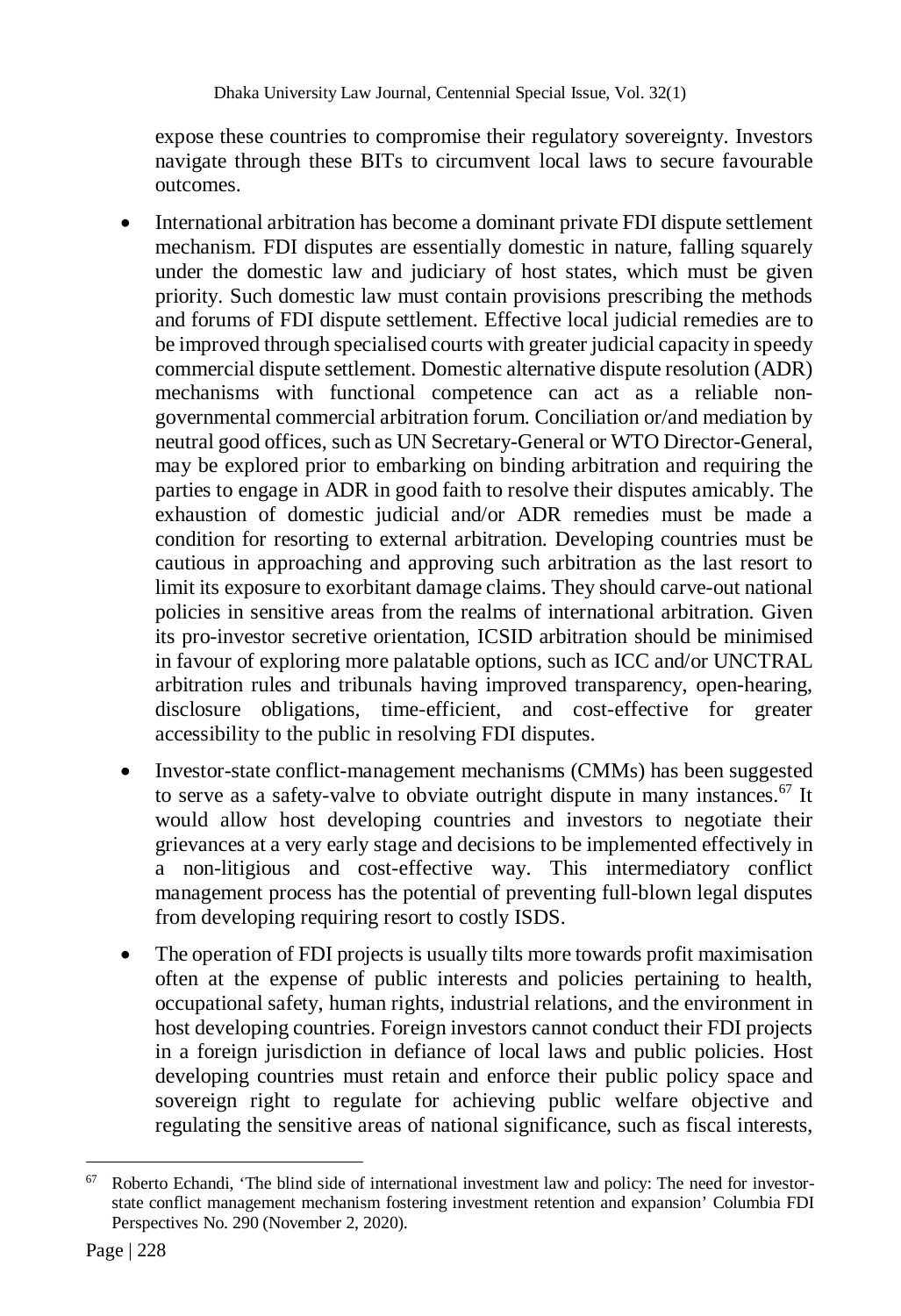The Role of Foreign Direct Investment Towards the Goal of Sustainable Development

prevention of over-exploitation of natural resources, and land acquisition and resettlement. Public concerns of negative impacts of FDI in this era of digital economy, including the protection of data security and privacy and preservation of socio-cultural values warrant careful consideration in formulating FDI policies.

 FDIs are invariably exposed to non-commercial risks in many developing countries. These uncertainties are beyond the control of foreign investors. Host countries are in a better position to minimise these risk by improving their utility and infrastructural services, energy and water supplies, technologybased customs clearance, administrative professionalism, law and order, accounting practices, and curbing civil unrest, political violence, bureaucratic red-tapes, and systemic corruption.

In pursuit of its post-pandemic FDI-induced economic recovery, the international FDI regime must reorient itself to drive digital transformation and help achieve sustainable development goals in developing countries. It must facilitate necessary technical assistance and specific measures to promote FDIs in digital infrastructural development and digital adoption by traditional non-digital economies to achieve sustainable development in host developing countries. Should this new generation FDI governance eventuate, it would have the potential of easing the tension between the competing interests of host countries and foreign investors and modernising the ailing post-war international policy framework for FDI regulation.